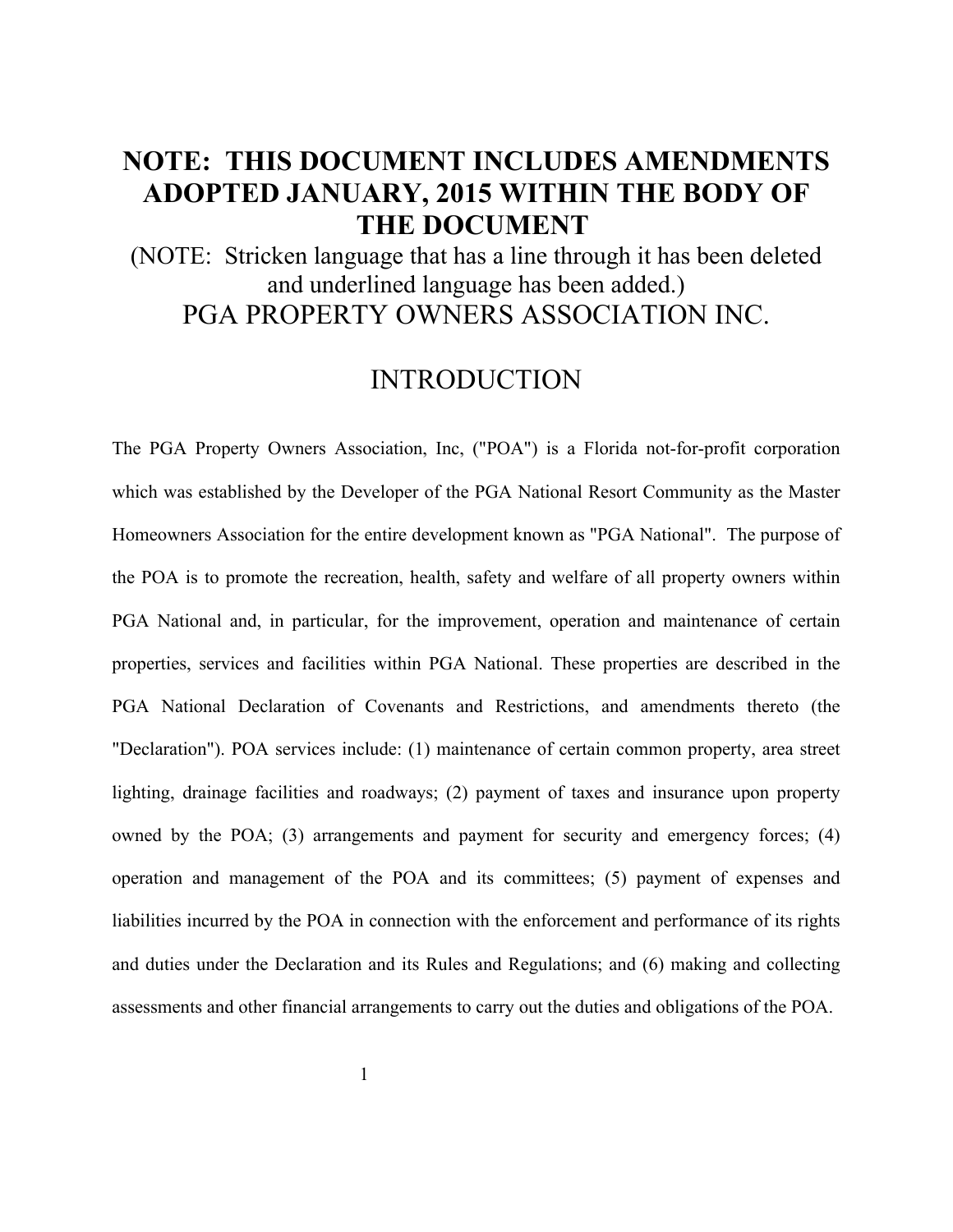#### **THIRD AMENDED AND RESTATED RULES AND REGULATIONS OF PGA PROPERTY OWNERS ASSOCIATION, INC.**

All initially capitalized terms, unless otherwise defined herein, shall have the meanings assigned to such terms in the PGA National Declaration of Covenants and Restrictions, recorded in official Record Book 3085 Page 0777 of the Public Records of Palm Beach County, as amended (the "Declaration"). The rules and regulations set forth in this document (the "Rules and Regulations") shall supersede and replace the Second Amended and Restated Rules and Regulations of the PGA Property Owners Association, Inc., recorded in official Record Book 17357, commencing at page 585 (and any amendments recorded prior to the recording of this document).

#### 1. **ARCHITECTURAL REVIEW**.

1.1 The PGA National Architectural Review Committee ("ARC") of PGA Property Owners Association, Inc. (the "POA") consists of not less than three (3) nor more than seven (7) persons, at least one of whom is a member of the Board of Governors of the POA. The ARC normally meets every other week, and otherwise as it deems necessary, in order to monitor the architectural and landscaping control, and the development of the various construction and maintenance activities within PGA National Resort Community ("PGA National") and **TO ENFORCE THE ARCHITECTURAL AND LANDSCAPING CONTROL REQUIREMENTS CONTAINED IN THE POA DESIGN REVIEW MANUAL, THE DECLARATION** and other applicable Homeowner Association (HOA) or Condominium Association (Condo) Declarations within PGA National.

The ARC approves or disapproves all initial building and landscaping plans and specifications proposed by owners within PGA National as well as subsequent additions or revisions. There are detailed requirements for landscaping plans relating to the type, size, quantity and quality of materials and siding, from the Declaration and from the City of Palm Beach Gardens. The ARC is empowered to establish such procedures as it deems necessary to the accomplishment of its purposes and has implemented the following, which the POA would like to call to your attention:

- 1.1.1 Plans must be submitted to the ARC and written approval received by owners prior to the commencement of any construction. Please contact the POA office for preliminary information prior to drafting and submission of plans.
- 1.1.2 Front elevation skylights are prohibited.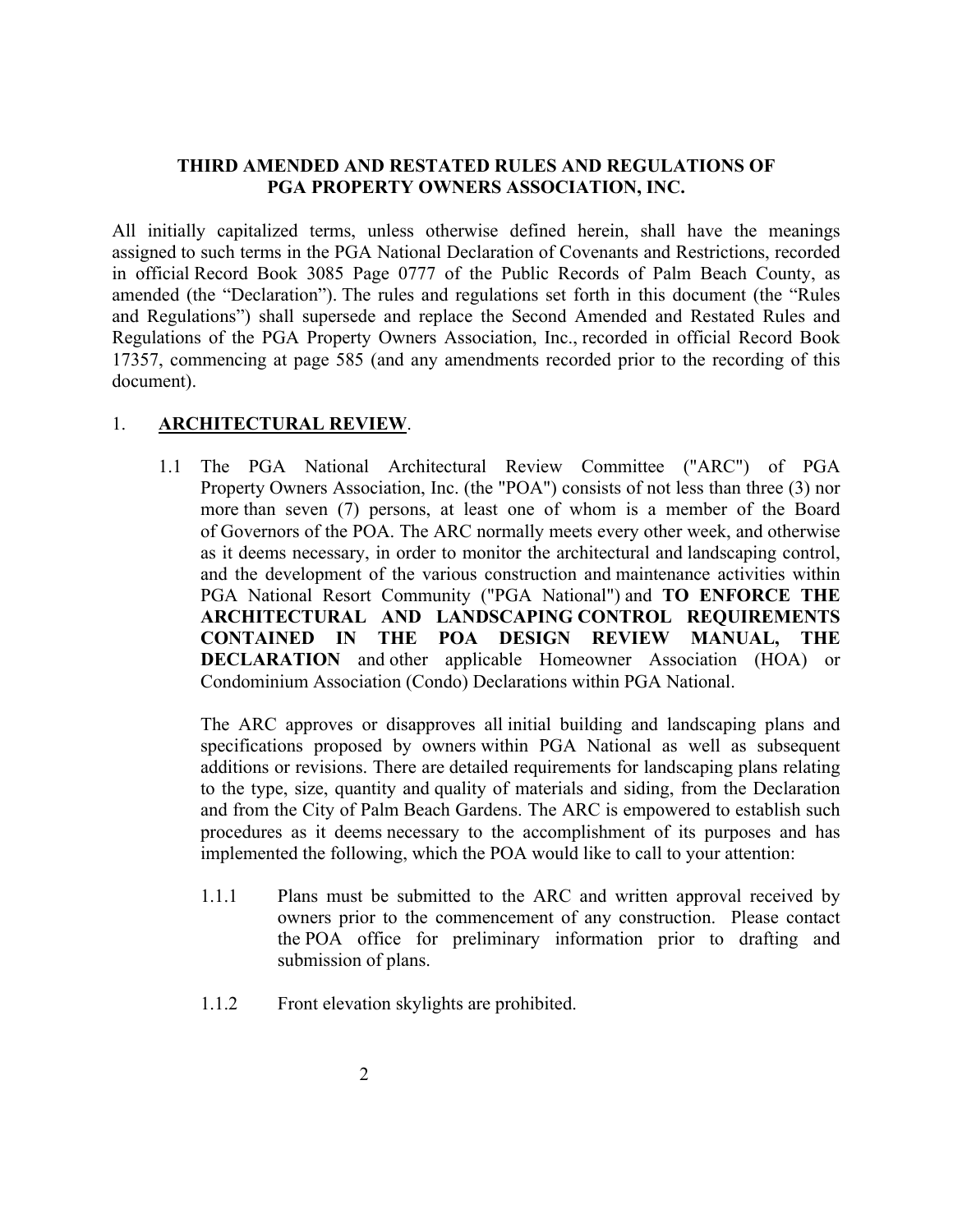1.1.3 All types of hurricane shutter installations must be approved in writing by the ARC before installation. Galvanized finish removable panels, "Fabric Shield" and plywood, may only be installed after a hurricane WARNING is issued and must be REMOVED no later than seven days after the warning is canceled or the hurricane passes, whichever is later. Removable metal panels factory finished or equivalent to match the building or trim color, as approved by the ARC, or clear plastic panels may be installed during hurricane season, June 1st through November 30th. Bahama, roll, accordion shutters, and the like, as approved by the POA ARC, which are permanently fastened to the building MAY NOT BE CLOSED except from June 1st through November 30th as noted above.

Types of shutters which may be readily approved are as follows:

1) Removable metal panels factory finished or equivalent to match the house or trim color (at the discretion of the ARC) or transparent plastic-type panel shutters.

2) Galvanized panels or plywood as noted in the exception above.

- 3) The metal channel designed to hold panels in place may be left mounted in most cases, provided it is painted to match the color of the building surface to which it is attached. NOTE: Tracks over octagon or other decorative windows (other than square) must be removed (ie: they may *not* remain, even if painted to match the surface of the house).
- 4) Operable Bahama or colonial shutters may be used if finished as required by ARC.
- 5) Roll and accordion shutters in locations at the discretion of the ARC.

General guidelines: It is the intention of the ARC that shutters appear to be integral to the design of the building. The ARC may have specific requirements as to the method of installation or type of shutter to accomplish this.

1.1.4 Only mailboxes approved by the ARC are permissible for single family houses. No alterations to mailboxes are permitted, i.e., no added names, no unapproved replacement of numbers to different style or type. Mailboxes must be kept in good condition. Order and payment will be made through the POA office after approval of final plans.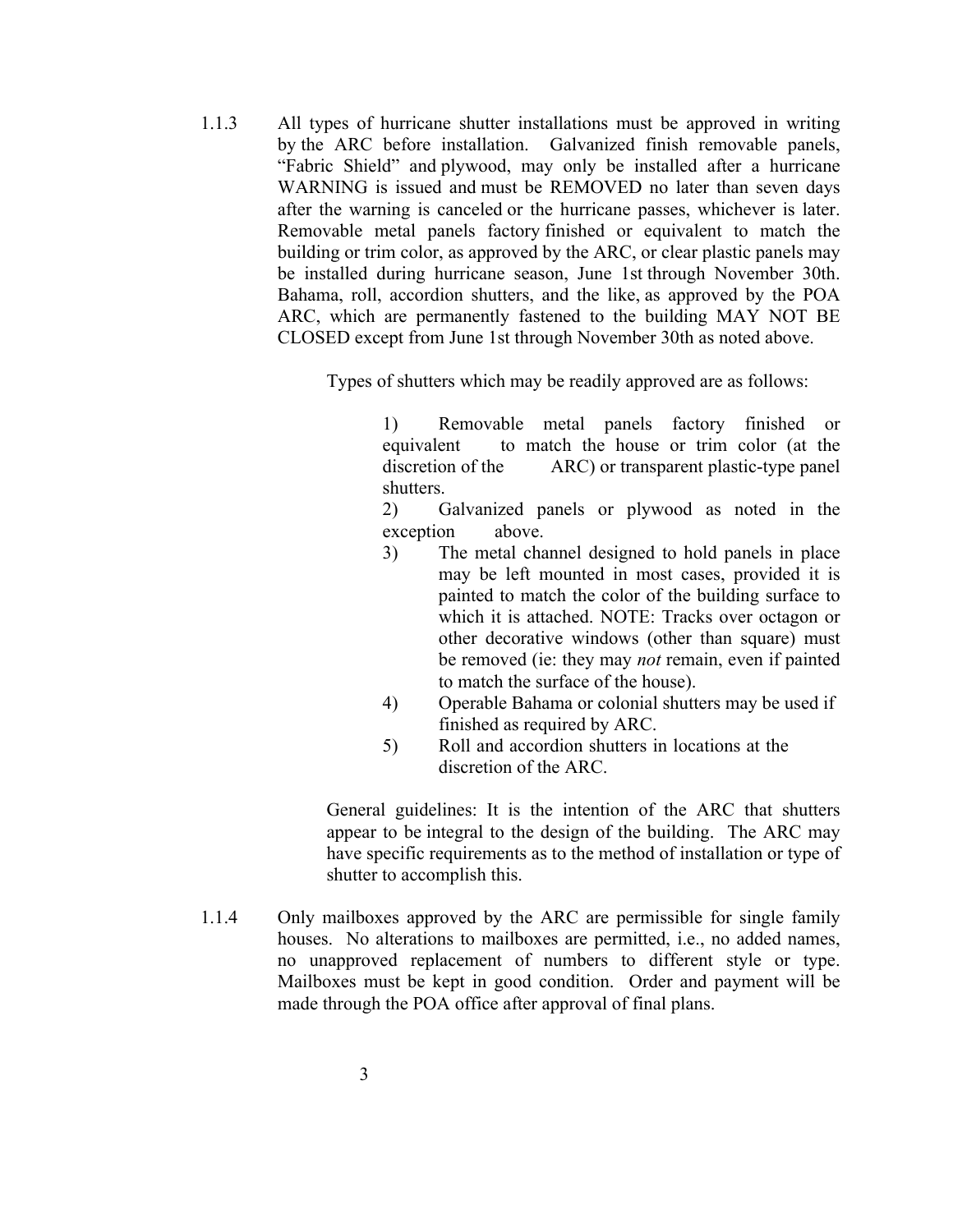1.1.5 Only certain types of fencing have been approved. Documentation detailing these designs is available from the POA office, including related landscape requirements. Standard "shadowbox" type wood fencing is prohibited. No fencing is permitted in front lot area within six feet (6') of the lot line; however, block walls and decorative type fences may be approved in the front by the ARC on an individual basis at its sole discretion. The maximum allowable height of a fence is six feet  $(6')$ . Fences will be placed two feet  $(2')$  inside the property line with hedge plants thirty-six inches  $(36")$  high planted two feet  $(2')$  on center within the two feet (2') of property outside the fence. No fencing in front of front facet of house, i.e., no fencing in front yard. When approved by both adjoining Owners, a fence could be placed on the property line with each respective property maintaining the hedge on his side of the fence. Any such approval must be in writing and recorded on each lot. The fence maintenance becomes a joint responsibility of both Owners and its removal would have to be approved by both Owners.

1.1.6 All single-family homes must be pre-wired for CATV and operable security systems.

- 1.1.7 All antennas and aerials (including parabolic antennas) for Residential Property must be concealed inside attic space or locations approved by the ARC and applicable FCC rules. Antennas shall be permitted on Non-Residential Property, provided such devices are not visible at the street level or from off the property, subject to applicable FCC rules. The POA shall be notified of an owner's intent to install an antenna. The installation of satellite dishes as protected by federal law shall not be subject to approval by the ARC.
	- a) Locations in which dishes are to be **discouraged**:
		- 1) Tops of roofs.
		- 2) At the peaks of gable walls.
		- 3) On poles out away from house walls or other house elements (fences, screen enclosures, etc.).
		- 4) On the eave line of a roof where the dish protrudes above the fascia line.
		- 5) Attached to trees or other landscaping elements.
	- 6) In full view from a street or golf course, such as how a flag or other intentionally displayed ornament would be positioned.
	- b) Recommended dish installation locations:
		- 1) At a low elevation, at the rear or sides of a house, where it is out of view from the streets, neighbors, and/or golf courses.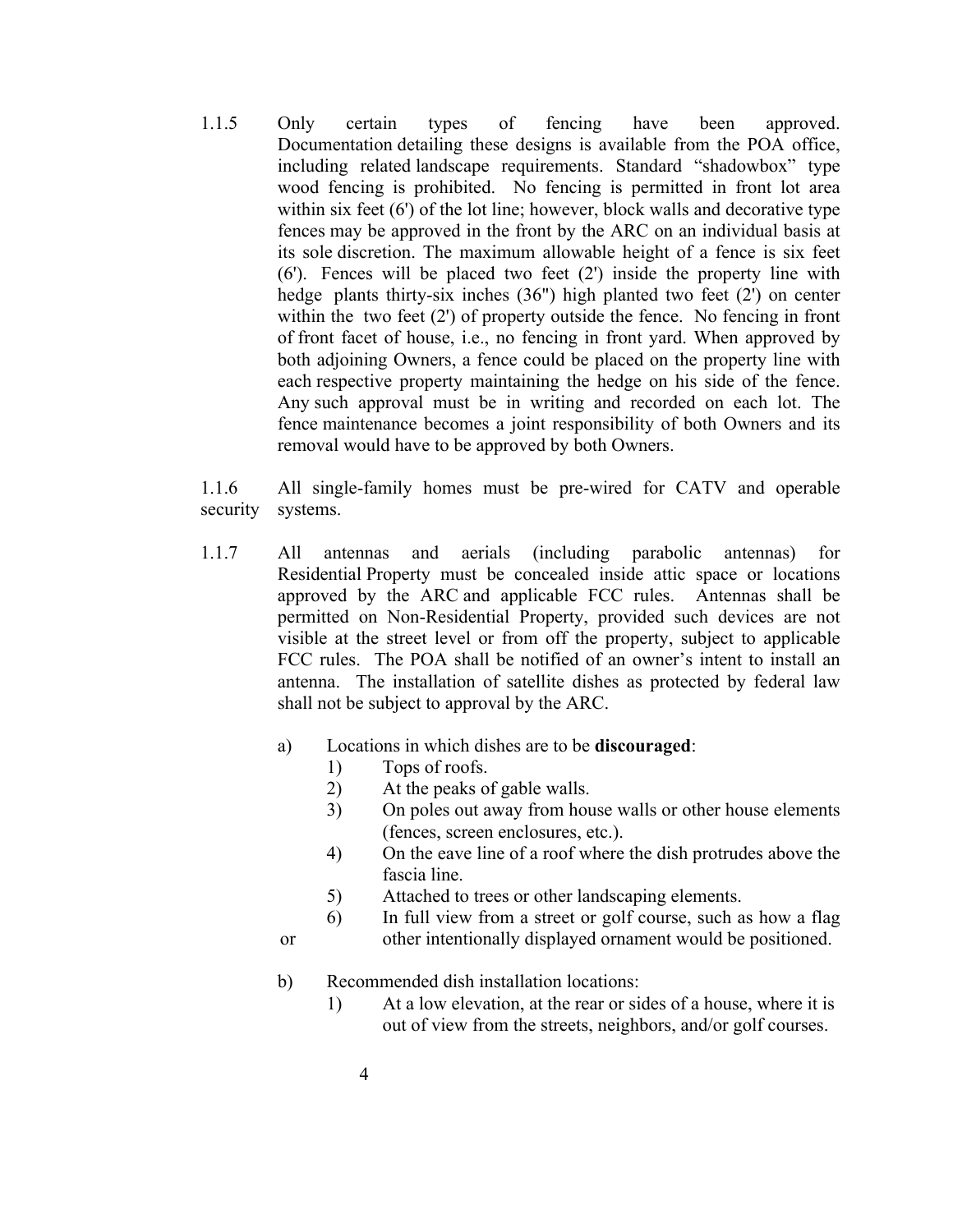2) Inconspicuous locations on building walls.

3) Mounted to the wall of the house or fence, preferably no higher than 9' above ground level.

- 4) Mounted on a pole in the rear of a house, up against a wall or fence with the top of the dish no higher than 9' above ground level (paint pole and dish to match house).
	- 5) Hidden by landscaping.
	- 6) Painted to match the wall or building elements it is placed against.
- 1.1.8 Solar panel location and installation must be approved in writing by the ARC prior to construction.
- 1.1.9 Homes designed for Florida weather and lifestyle are encouraged.
- 1.1.10 Any change in the physical appearance of the exterior of any single family/multi-family residential unit or other property within PGA National is subject to prior written approval of the ARC. This includes, but is not limited to, exterior colors of buildings, landscaping, any elimination or reduction in landscape irrigation, and signage.
- 1.1.11 All signs must obtain ARC approval before installation. Signs for Residential Property Owners must conform to the ARC approved written specifications on file with the ARC. "For Sale", "For Rent" and "Open House" signs are not permitted. Security Yard signs are prohibited, however, 5"x8" window decals or other signs with the name of the securitycompany are permitted on first floor windows.
- 1.1.12 All street lights in PGA National shall be limited to white lights regardless of location on or near the driving surfaces within the community and regardless who maintains such lights. This rule shall apply to all street lights presently existing as well as to all replacements and street lights which may be installed in the future. Any existing street light of another color must be replaced with white bulbs. The term "street lights" when used herein, shall not refer to any lights which are attached to any single or multi-family residential structure.
- 1.1.13 All landscape lights shall be white, subject to the ARC Design Review Manual provisions, which may permit deviations from this rule.
- 1.1.14 Swimming pools and screen enclosures require ARC approval before installation.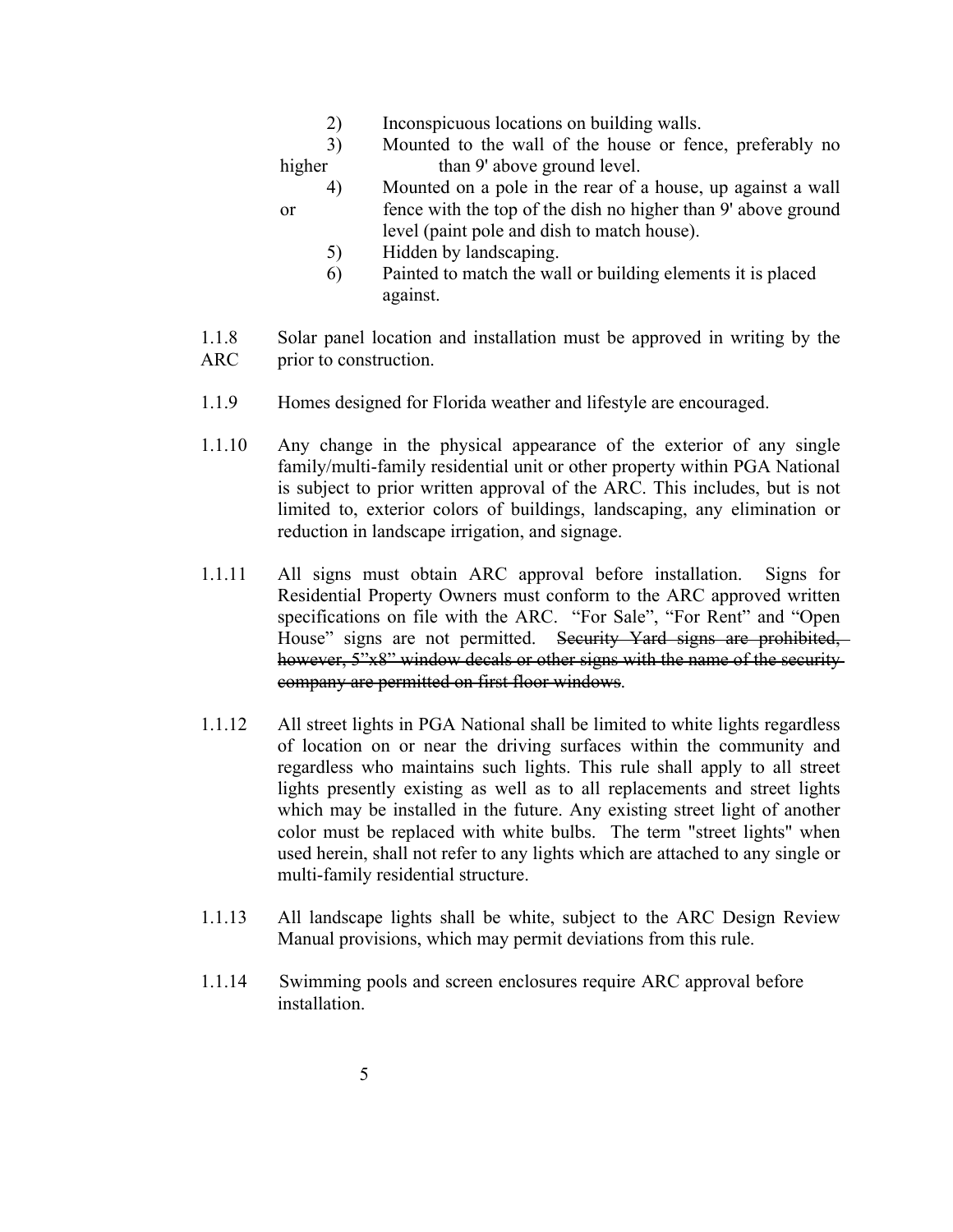- 1.2 Any approval granted by the ARC applies only to the particular plans and specifications which it may approve in writing. Any deviation or modification from the plans and specifications approved by the ARC will be deemed to be a violation of the Declaration and these Rules and Regulations, for which the Owner shall be responsible. In order for the ARC to carry out its duties and obligations for the mutual benefit of all Owners at PGA National, it is necessary to have strict standards as to construction and design, and therefore, the ARC wishes to advise all Owners that it shall be their responsibility to comply strictly with the plans and specifications as approved. Approvals of the ARC must be in writing and signed by an officer, authorized agent, or Board member of the ARC. No verbal alterations or deviations will be permitted. Each Owner shall be deemed to agree to take immediate corrective action, at his own cost and expense to correct any deviations or violations of the plans and specifications if the ARC determines that any construction or activity is taking place which is in violation of, or not in conformity with, the approved plans and specifications including matters relating to landscape and irrigation. The POA reserves the right to take whatever other action it deems necessary to correct any existing violation if an Owner fails or refuses to do so within the time specified by the ARC. All costs and expenses of any such actions undertaken by the POA shall be chargeable to the Owner. Nothing contained herein shall, however, require either the ARC or the POA to correct defects of nonconforming construction.
- 1.3 The POA, through the ARC or otherwise, shall have the right, but not the obligation, to enforce all maintenance and repair obligations of Owners and of other associations under the Declaration, these Rules and Regulations and under any other declaration of condominium or declaration of covenants and restrictions encumbering property in PGA National. Each Owner shall perform such maintenance and repair to their property to keep it up to the community standards of PGA National, as determined by the ARC; this shall include, but not be limited to, the painting of exteriors, roof maintenance and repair of exterior premises.
- 1.4 The POA's right to enforce maintenance and repair obligations shall extend to property owned by individual owners, as well as common property ("Common Property") owned or operated by HOAs or Condo associations within PGA National. Nothing contained herein shall, however, require the POA to enforce any such repair or maintenance obligations under the Declaration or the declaration of any Condo or HOA within PGA National.
- 1.5 The Owner or builder of a single-family house at PGA National is required to give the POA a deposit as required by the Design Review Manual at or before the time that the plans and specifications are approved by the ARC. This deposit is required, whether for a new home or modification of an existing home. Such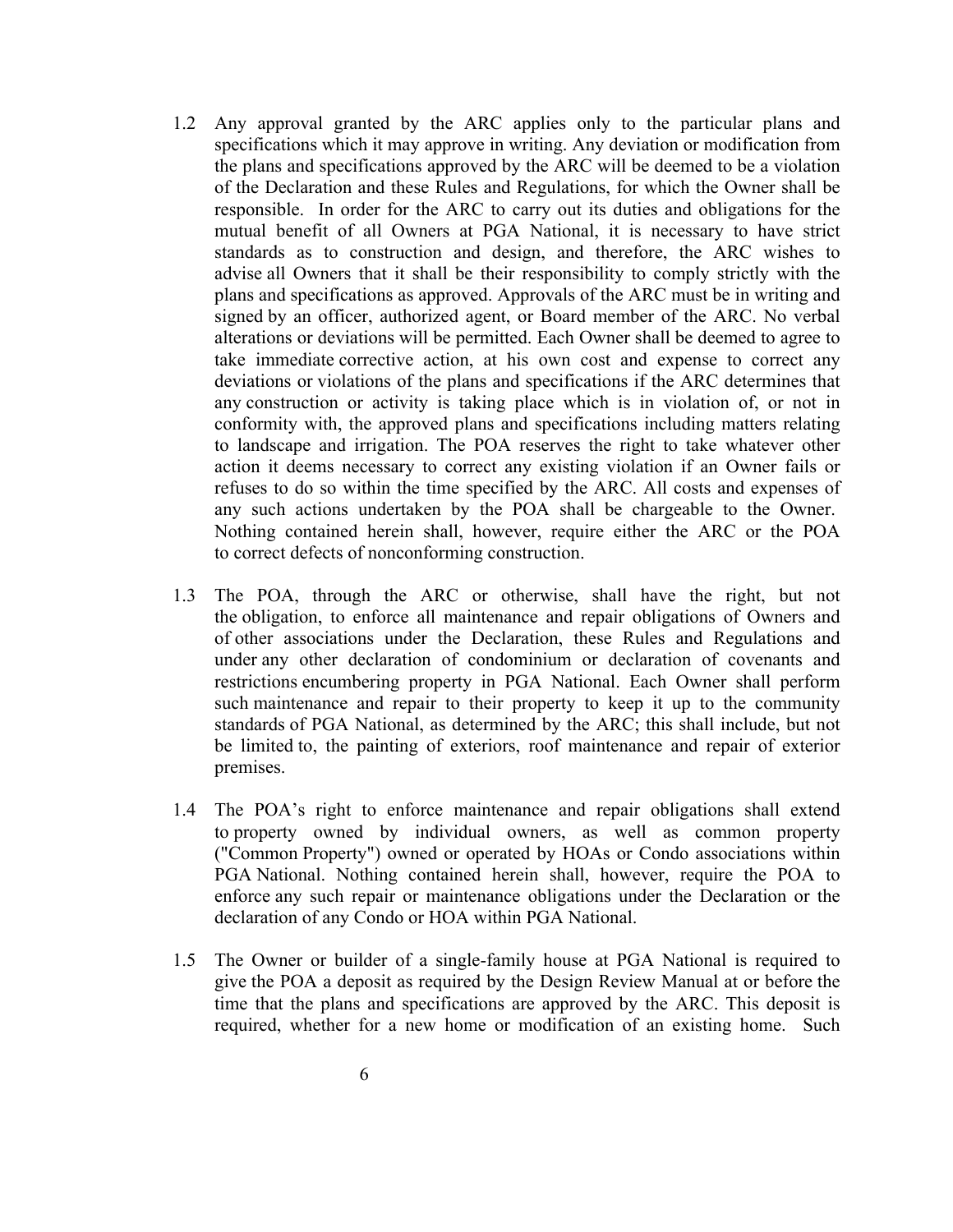deposit shall be used as assurance that the Owners/builders will keep their lot and the construction site and rights-of-ways adjoining in a neat, clean and reasonable fashion before, during and after construction, and as assurance that the Owner/builder will not cause any damage to the property of the POA, including, but not limited to, rights-of-way, pavement, other driving surfaces, shrubs, trees, drainage structures and grading and as assurance that the Owner or builder will comply with all duties and requirements placed upon them under these Rules and Regulations and under the Design Review Manual for PGA National. The POA shall cause the deposit to be placed in a separate interest bearing escrow account with interest being for the benefit of the POA, as compensation for administering this aspect of the construction program. Upon completion of construction, as evidenced by issuance of a certificate of occupancy and after the site is left in a clean condition without damage to private property or with any such damage having been repaired by the Owner/builder, the POA shall immediately refund the deposit or so much of the balance of the deposit as remains after deductions are made to correct deficiencies.

- 1.6 Recognizing that ongoing construction activity, if not completed in a prompt and expeditious manner after the commencement of construction, could be a source of annoyance or dissatisfaction to nearby residents, the ARC requires that once commenced, construction on each individual single-family or multifamily residential building be prosecuted to completion in a prompt, continuous and diligent manner. All construction of single and multi-family residential buildings shall be completed within one (1) year from the date of issuance of a building permit for each structure or within one (1) year from the date of actual commencement of construction, whichever occurs sooner. Notwithstanding this requirement to complete construction within one (1) year, all Owners of single or multi-family property with homes or units under construction shall prosecute the construction at the earliest possible time. Any interruption in construction for a period of thirty (30) consecutive calendar days shall be deemed to create a presumption that such construction is not being carried out in a prompt, expeditious and continuous manner as otherwise required by this rule. Dumpsters and portable toilet facilities are required for all new construction and renovation of existing structures. They should be placed in such a way as to be unobtrusive to surrounding neighbors as much as possible. Dumpsters must be emptied regularly; no debris may exceed the top of the enclosure walls.
	- 1.6.1 Any requests for time extensions with respect to this rule must be made in writing and submitted to the ARC. Such request shall indicate the current status of construction, the reasons for the time extension request, and the new estimated date for completion.
	- 1.6.2 Construction not completed within the stipulated time period or a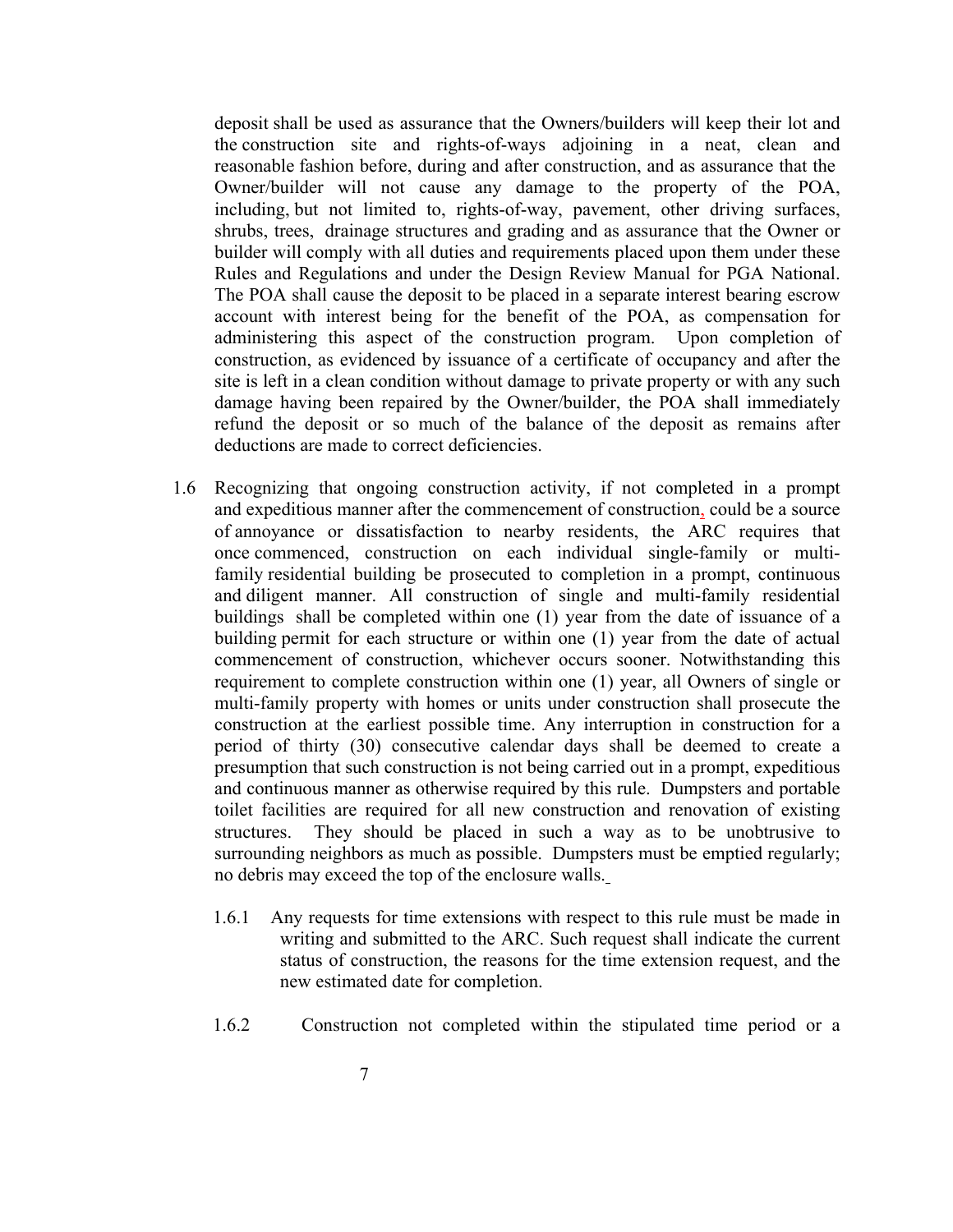project upon which construction is not continuous as required by this rule may be treated as a nuisance and a violation of these Rules and Regulations.

- 1.6.3 This rule may be enforced in the same manner as all other Rules and Regulations of the POA by the levying of fines, or by an action at law or in equity for injunctive or other relief and costs of enforcement shall be charged against the Owners of the property together with reasonable attorneys' fees and costs.
- 1.7 Re-roofing of any single family residence requires ARC approval and must be completed within forty-five (45) calendar days from the date of commencement. Commencement is defined as the date on which any portion of the existing roof is removed from the residence. Completion shall be defined as the date on which the last of the new approved roof materials are affixed to the single family residence.

If there is a delay in obtaining the selected roof material, and it is mandatory to replace the existing roof due to leaks, then work can commence on replacement of the faulty membrane and a delay in completion will be permitted; however, all construction material and debris must be removed from the site upon completion of the membrane installation. When re-roofing resumes, completion must be accomplished within twenty-one  $(21)$  calendar days from the date that the approved roof material is delivered to the site.

Re-roofing of any multi-family property or homes or units which are being reroofed by the authorized home owners association, property owners association, or condominium association, rather than by an individual property owner, shall be completed (as to the entire project) within one (1) calendar year from commencement as defined above (i.e. - the re-roofing of each unit or home must be completed within 45 days of commencement on that unit or home, and the entire project must be completed within 1 year of commencement on the first unit or home). All other provisions of Rule 1.7 (and subsections within Rule 1.7) shall apply to re-roofing of multi-family property or homes or units being re-roofed by the authorized home owners association, property owners association, or condominium association.

#### **\*ALL EXTERIOR CHANGES MUST BE APPROVED BY THE ARC.\***

2. **TRANSFER OF PROPERTY.** Transfer of any Property within PGA National by an Owner of Residential Property is subject to the prior approval of the POA, as provided in the Declaration. Pursuant to Article VII, Section  $5(g)$  of the Declaration, Non-Residential Property is exempt from the provisions of this paragraph 2.1 except as to 2.2.5.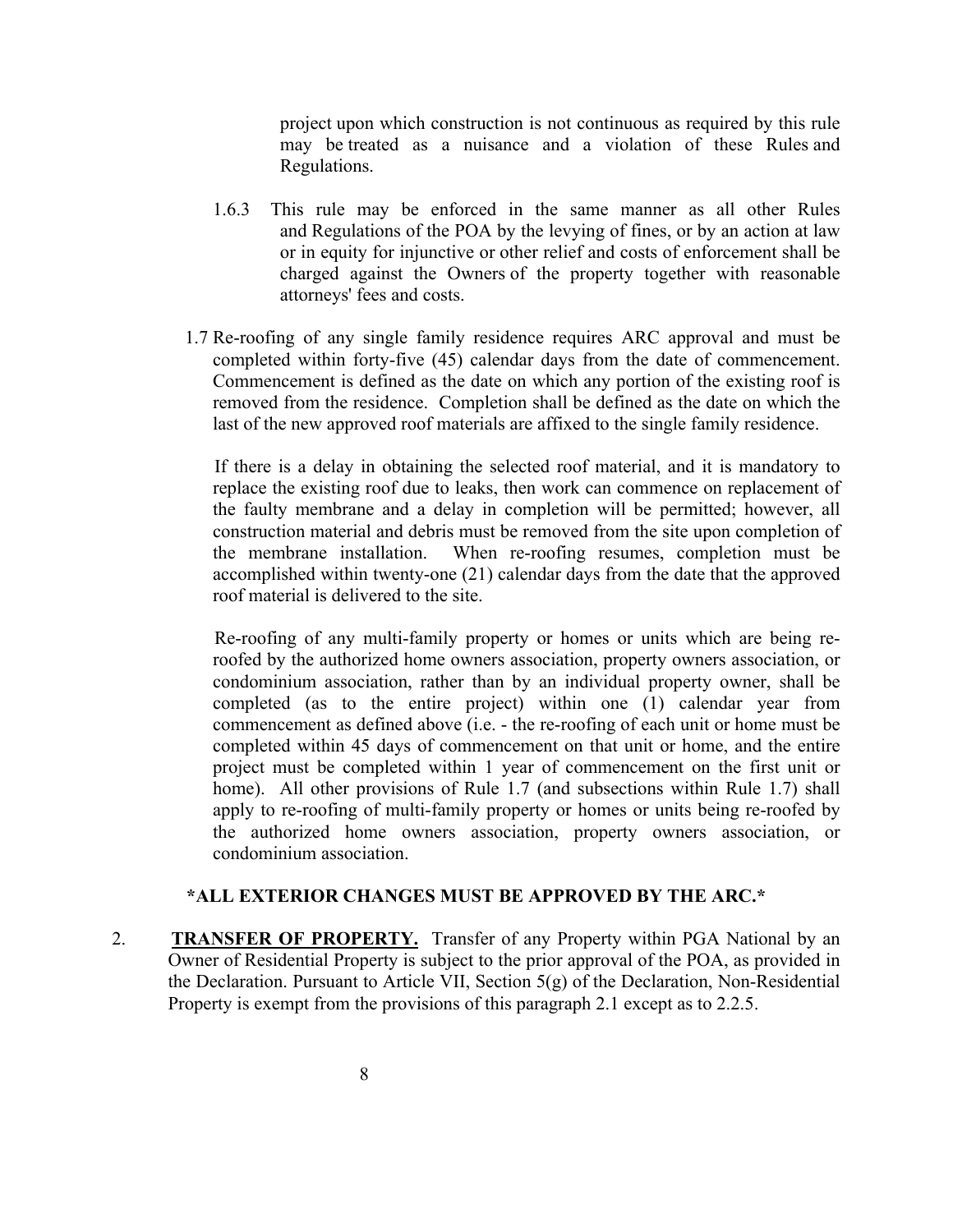- 2.1 **Sale or Lease**. No Owner of Residential Property may transfer his Property, or any interest therein by sale or lease without the prior approval of the POA. Moving vans and/or any vehicle used to move residents' personal property are only permitted between the hours of 8:00 a.m. – 5:00 p.m., Monday through Saturday. No moving in/out and no furniture delivery is permitted on Sundays or Holidays.
- 2.2 **Other Transfers**. No Owner of Residential Property may transfer his Property or any interest therein by any other means whatsoever, except as specifically provided or by operation of law or by court decree in connection with probate or guardianship proceedings, without prior approval of the POA.
	- 2.2.1 **Sale or Lease**. Any Owner of Residential Property intending to make a bona-fide sale or lease of his property, or any interest therein, shall give the POA notice of such intention by filing a Resale Notice and Acknowledgment, or a Notice of Lease and Acknowledgment, as applicable, on the form available at the POA office. Such notice shall include the name and address of the intended purchaser or lessee, the purchase price, or rental amount, the terms, and such other information concerning the intended purchaser or lessee as the POA may reasonably require, together with an executed copy of the proposed contract or lease.
	- 2.2.2 **Application Form**. All applications for approval of transfer of Residential Property shall be presented to the POA on the form prescribed by the POA and titled Resale Notice and Acknowledgment, or Notice of Lease and Acknowledgment, whichever is applicable. This form shall request such information as may reasonably be required by the POA. The application package requires an Acknowledgment form to be executed by the neighborhood association.
	- 2.2.3 **Filing Fee**. A filing fee of twenty-five dollars (\$25.00) will be charged to the Owner of the Residential Property for the purpose of defraying the costs associated with processing these requests, changing books and records and other matters associated with the transfer.
	- 2.2.4 **Certificate of Approval**. In the case of a sale of Residential Property, if the proposed transfer is approved by the POA, such approval shall be stated in a recordable certificate executed by the President, Vice President, Secretary, Assistant Secretary or Executive Director of the POA, which certificate shall be recorded among the Public Records of Palm Beach County, Florida, at the expense of the seller. In the case of a lease of Residential Property, any approval must be in writing executed by an officer of the POA. The POA will attempt to expedite the handling of all approval requests.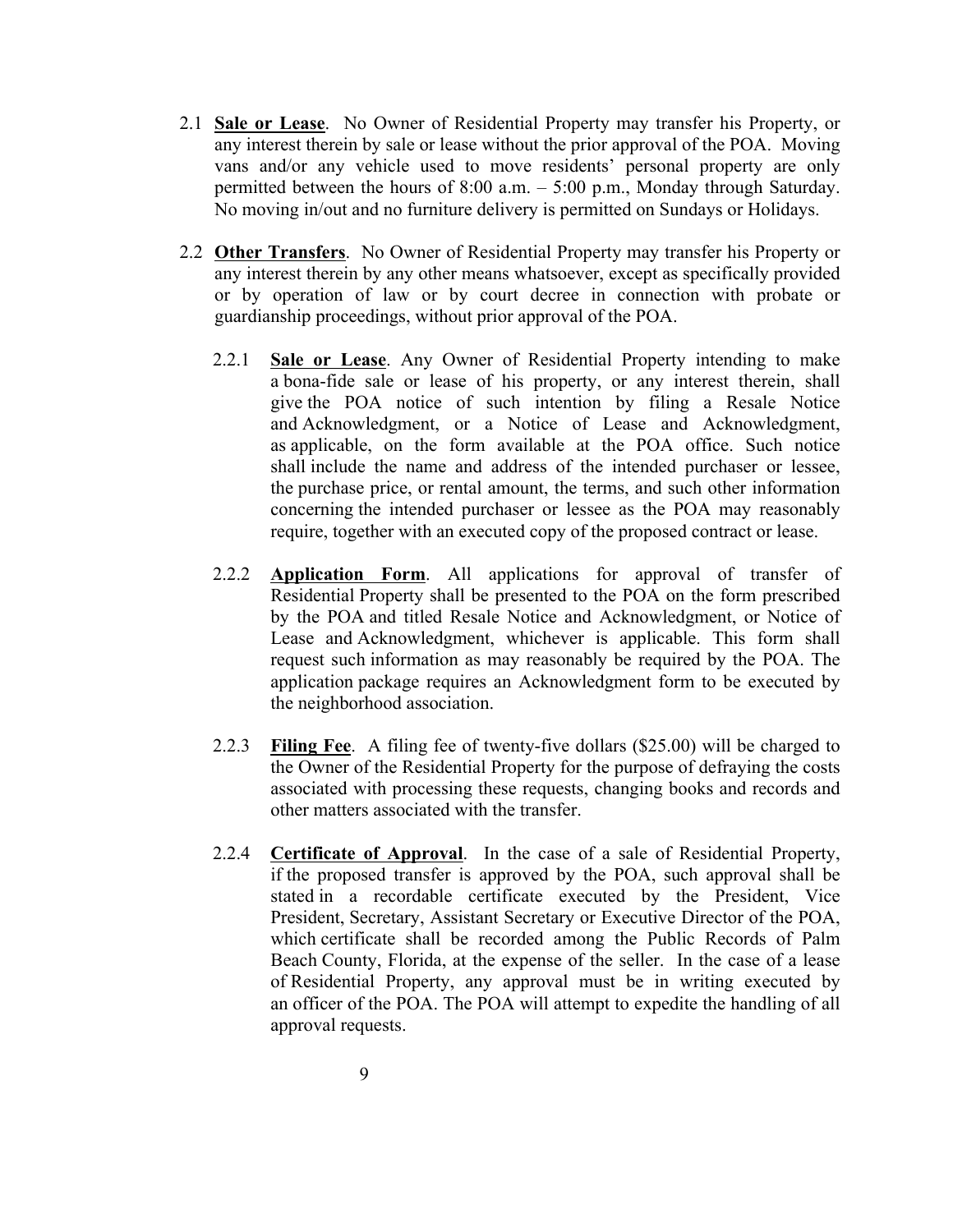- 2.2.5 **Proof of Transfer**. Upon every transfer of title to Property within PGA National, it shall be an obligation of the current Owner and successor Owner to provide the POA with a copy of the deed of conveyance and settlement statement within thirty (30) days after closing or transfer of title to document proof of change of ownership. Failure to provide such documents may result in the POA not having correct and up to date records which could place an Owner at a disadvantage in not receiving notices of assessments, vehicle bar codes, and/or other information and services. The POA shall not have any responsibility or liability for any lien placed upon property as a result of non-payment of an assessment if the copy of the deed and settlement statement were not timely provided to the POA to enable the POA to properly address assessment notices. This Section 2.2.5 shall apply to both Owners of Residential Property and Non-Residential Property Owners.
- 2.3 **Violations**. The POA shall have the right and authority to deny any request for approval for the sale or lease of property within PGA National as to any Owner of Residential Property who is in violation of any of the duties and obligations imposed by the Declaration, these Rules and Regulations or any other regulatory matter within the jurisdiction of the POA.
- 2.4 **Non-Residential Property**. The POA shall have no right to review any Lease or Purchase Agreement or other document, affecting any portion of the Non-Residential Property.
- 3. **SECURITY**. The security contractor ("Security") for the POA maintains a close working relationship with the City of Palm Beach Gardens Police Department by reporting violations of city laws for necessary action. Security is authorized by the POA to inform Owners if, and to what extent, they are in violation of regulations established by PGA National. PGA National is patrolled by the City of Palm Beach Gardens. Security alsopatrols each community. In the event of a police or medical emergency, residents should first call 911 and then Security (at  $561-627-1600$ ).

#### 3.1 **POA Gate House/Information Booths and Decals**.

3.1.1 GATE ACCESS CONTROL is in effect at the PGA National Main Gates located on Ryder Cup Blvd at Northlake Blvd and at PGA Blvd and on Tournament Blvd and Ave of the Masters at Ave of the Champions. The booth on Avenue of the Champions immediately south of the traffic circle is the main information and communication booth and is open 24 hours per day, 7 days per week.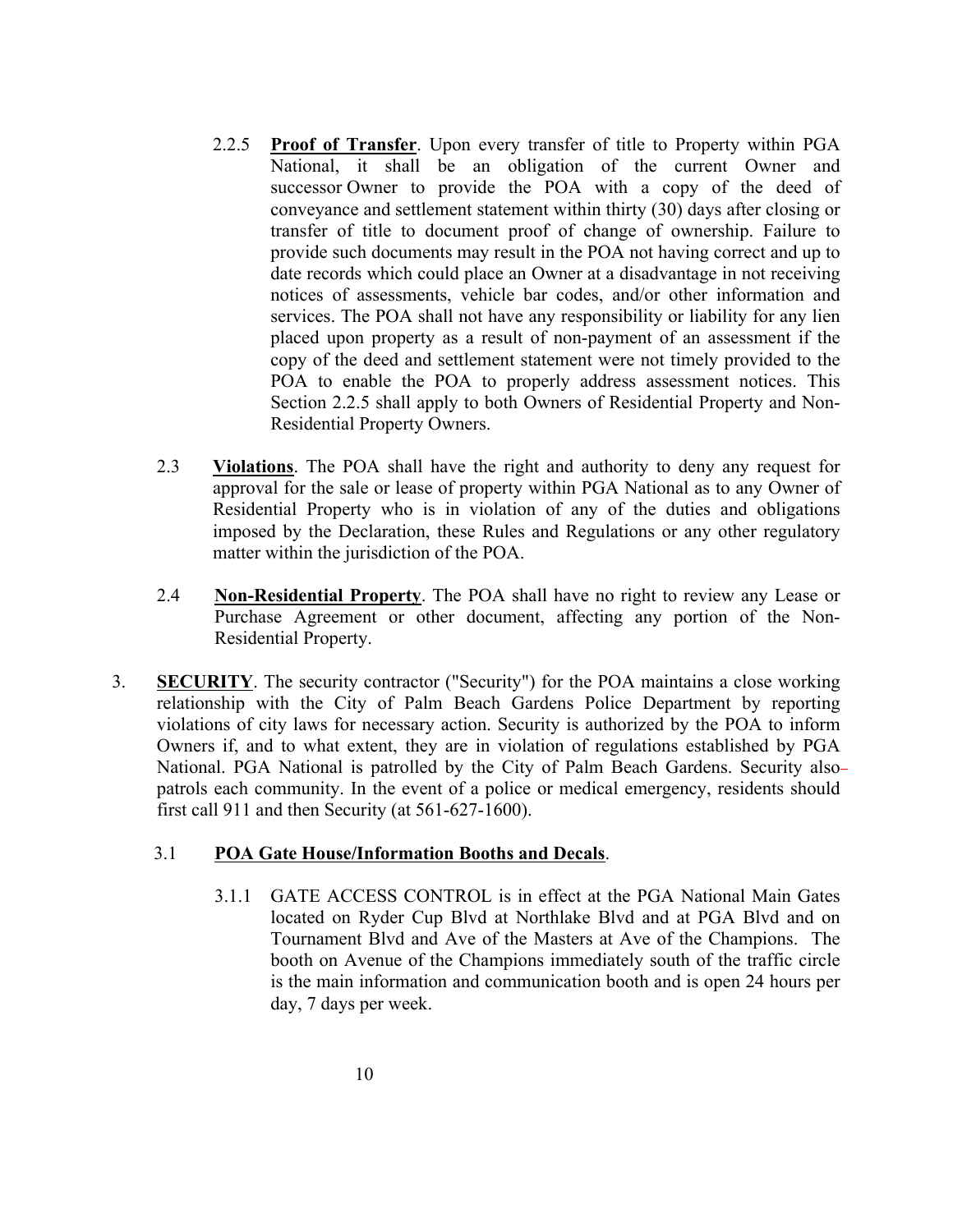- 3.1.2 PGA POA has issued and affixed Bar Codes to registered vehicles of Owners and Authorized Tenants and supplied each with a Personal Security Access Code. Procedures for telephone and internet web-based guest authorization have been provided to all residents and authorized tenants.
- 3.1.3 Vehicles with a PGA Bar Code may enter via the Residents Lane (Right Lane); all others must use the Visitor's Lane (Left Lane). The right Resident's Lane will ONLY open with a PGA Bar code. Residents who enter using the left Visitor's Lane between the hours of 9:00 p.m. until 6:00 a.m. will be asked for a photo ID or their Personal Security Code to gain entry. City, County and State officials have the right to enter at all times.
- 3.1.4 All vehicles entering via the left Visitor's Lane will be allowed entry without further delay (after coming to a complete stop at the stop sign/barricade) between the hours of 6:00 a.m. until 9:00 p.m. As to vehicles entering via the left Visitor's Lane, between the hours of 9:00 p.m. – 6:00 a.m., the security officer will ask the destination and, if the party is on a resident's guest list, the guard will request identification and allow access. Any guest who is not registered will be denied entry if the resident/owner cannot be contacted by phone to allow entry. The security officer shall have the right to telephone or otherwise notify any resident of a guest who is present to visit such resident. In the event of any activity reasonably deemed to be suspicious by the security officer, the license plate of the vehicle will be noted, the POA security will attempt to monitor such situation through one of its patrol cars and security may notify the Palm Beach Gardens City Police Department, depending upon circumstances.
- 3.1.5 Only residents of the internally gated Championship/Eagleton and Preston/Preston Court communities will need to authorize guests at ALL times due to the additional gate at their entry which is access controlled 24 hours per day. All other residents of PGA National will only need to authorize guests between  $9:00$  p.m.  $-6:00$  a.m. Residents of the Island and Devonshire must still contact their community gate to authorize guests (in addition to contacting the POA access control number or website). At such time as Devonshire and/or The Island modifies their gate to be compatible with the PGA main gates, these directives may change.
- 3.1.6 EXIT gates have been installed at all four of the PGA POA main gates identified above. These exit gates are activated at 9:00 p.m. until 6:00 a.m. All vehicles must come to a complete stop at the exit gate stop sign and, after the gate opens, proceed forward with caution. Loop sensors in the road cause the gate to close after the vehicle passes. ALL VEHICLES MUST COME TO A COMPLETE STOP BEFORE EXITING THROUGH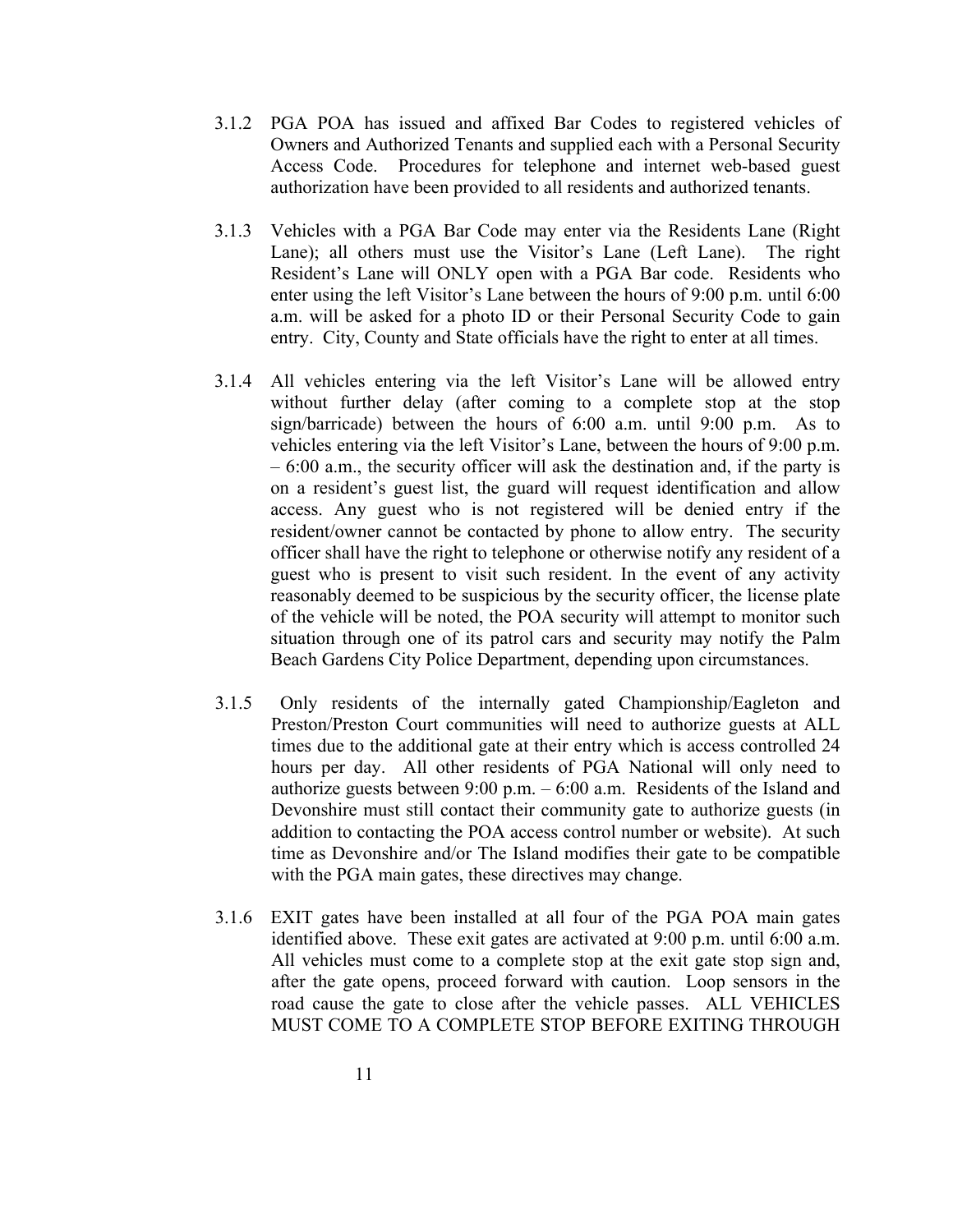THE GATE OR IT WILL CLOSE ON THE VEHICLE. PGA POA and its Agents are not responsible for damage to vehicles or property caused by the gates.

- 3.1.7 The operational details regarding the gate house/information booths on the major loop roads within PGA National are subject to change, from time to time, based upon applicable requirements of the City or by the POA.
- 3.1.8 In connection with all gate house/information booths and gates, in the event of heavy traffic where vehicles are backed up causing unreasonable or unsafe conditions or blocking traffic on PGA Boulevard, Northlake Boulevard or Avenue of the Champions, the security officers are instructed, upon request of the City Police Department or the POA, to open the gates and permit traffic to flow so as to avoid unreasonable congestion and unsafe conditions.
- 3.1.9 The POA has given an indemnification and hold harmless agreement to the City of Palm Beach Gardens ("Agreement") with respect to any suit or claim which may be brought against the City, the District or PGA National by anyone in connection with operation of the gate house/information booths, the mechanical gates, the operation thereof or any other provision of the Agreement. The POA has reasonable liability insurance to cover certain liability situations with limits which may change from time to time. Owners can check with the POA office for details.
- 3.2 No vehicles may be parked on or within the driving surface and rights-of-way of the main loop roads, consisting of Avenue of the Champions, Avenue of the Masters, Ryder Cup Boulevard, Tournament Boulevard, Medalist Avenue and Coventry Lane. No vehicles may be parked on or within any golf course areas, drainage areas, or unimproved sites of future single or multi-family construction. This provision shall not apply to any construction or maintenance vehicle properly on site in connection with the performance of any bona fide construction or maintenance activity approved by the POA, providing: (a) such vehicles do not cause any damage to property; (b) any damage to property is promptly repaired to the satisfaction of the POA by the person responsible; and (c) such vehicles obtain approval of the POA as to the area where such vehicles may be parked. No vehicle may be parked on any driving surface of any private road so as to obstruct traffic on said road, or so as to block all or a portion of a sidewalk, bike path or driveway.
- 3.3 For security and aesthetic reasons, garage doors must be closed except during ingress and egress to and from the garage.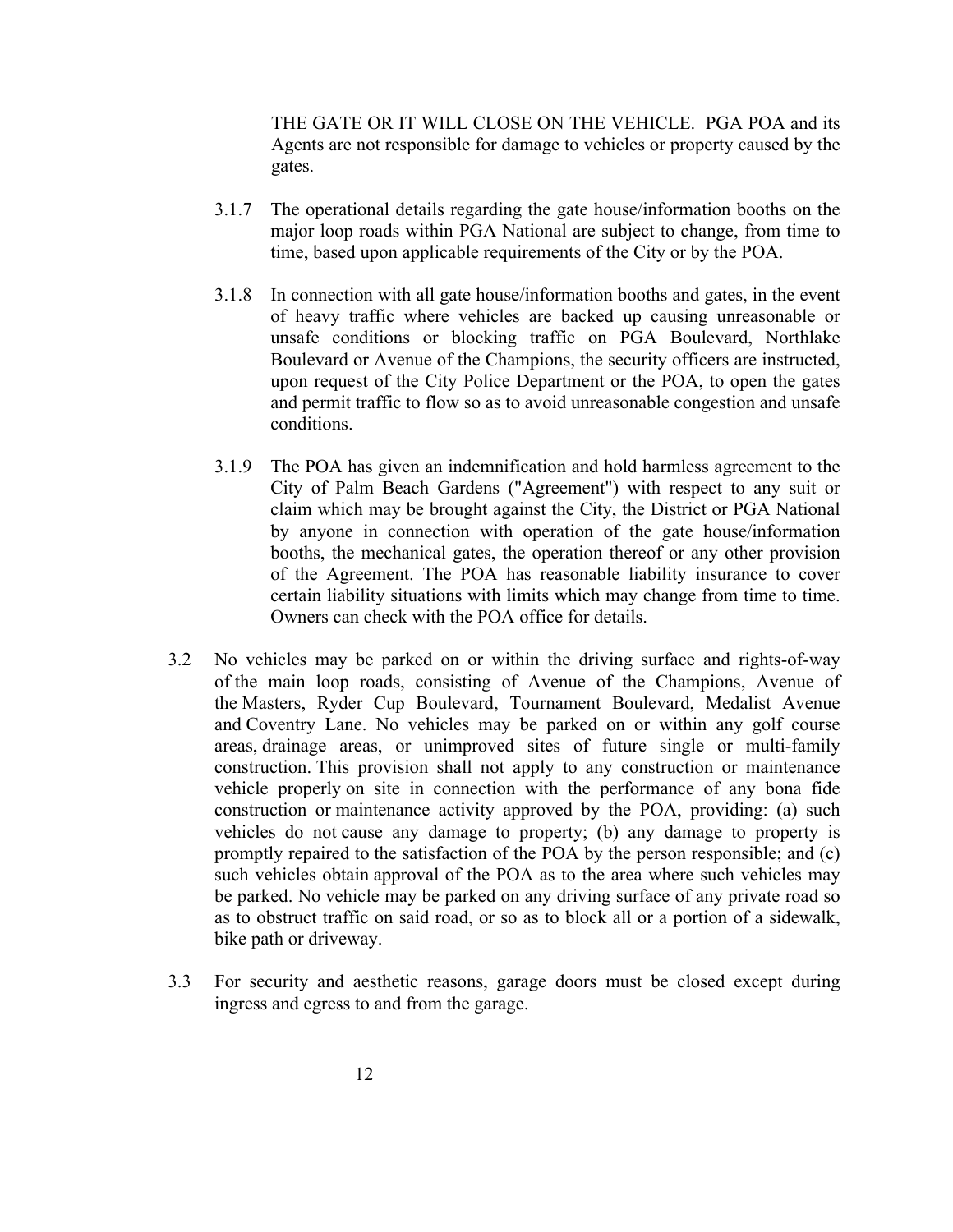- 3.4 Commercial solicitations of any kind, including free newspapers, are not permitted at PGA National. Please notify Security of this problem should it arise.
- 3.5 Any unregistered, unauthorized or illegally parked vehicles of any kind may be towed off the property at the expense of the owner of the vehicle.
- 3.6 Posted speed limits and other traffic control signs must be strictly observed. Please report any violations to security. Note: The Palm Beach Gardens police have jurisdiction within PGA National. There is a police patrol car in PGA .
- 3.7 The POA'S operation of the gate house/information booths, employment of security staff or undertaking any other measures relative to access to PGA National or any community or road therein, or monitoring of activities within PGA National shall in no manner constitute a warranty or representation as to the provision of or level of security within PGA National or any Condo, HOA, or community located therein. **THE POA DOES NOT GUARANTEE OR WARRANT, EXPRESSLY OR IMPLICITLY, THE MERCHANTABILITY OF FITNESS FOR USE OF ANY SECURITY SYSTEM OR SERVICES, OR THAT ANY SYSTEM OR SERVICES WILL PREVENT INTRUSIONS, FIRES OR OTHER OCCURRENCES, OR THE CONSEQUENCES OF SUCH OCCURRENCES, REGARDLESS OF WHETHER OR NOT THE SYSTEM OR SERVICES ARE DESIGNATED TO MONITOR SAME; AND EVERY OWNER OR OCCUPANT OF PROPERTY WITHIN PGA NATIONAL ACKNOWLEDGES THAT THE POA, ITS EMPLOYEES AND ASSIGNS ARE NOT INSURERS OF THE OWNER'S OR OCCUPANT'S PROPERTY OR OF THE PROPERTY OF OTHERS LOCATED ON THE PREMISES AND WILL NOT BE RESPONSIBLE OR LIABLE FOR LOSSES, INJURIES OR DEATHS RESULTING FROM SUCH OCCURRENCES.** Further, the POA reserves the right to, at any time, to increase, decrease, eliminate or add manned or unmanned gate house/information booths, sensors, gates and other access or monitoring measures as it deems appropriate in its sole discretion.

Security is available for assistance to the HOAs and Condos at PGA National for the enforcement of any violations noted in the above Rules and Regulations.

#### 4. **FISHING; LITTERING; BOATS; HUNTING; WILDLIFE; PARKING**.

4.1 No fishing is permitted at PGA National without a current PGA National Fishing Permit ("Permit") issued by the POA. If such a permit is issued, any special restrictions applicable will apply. Purchasers of permits between 16 and 65 years of age are required to hold a valid Florida Fishing License under Florida law.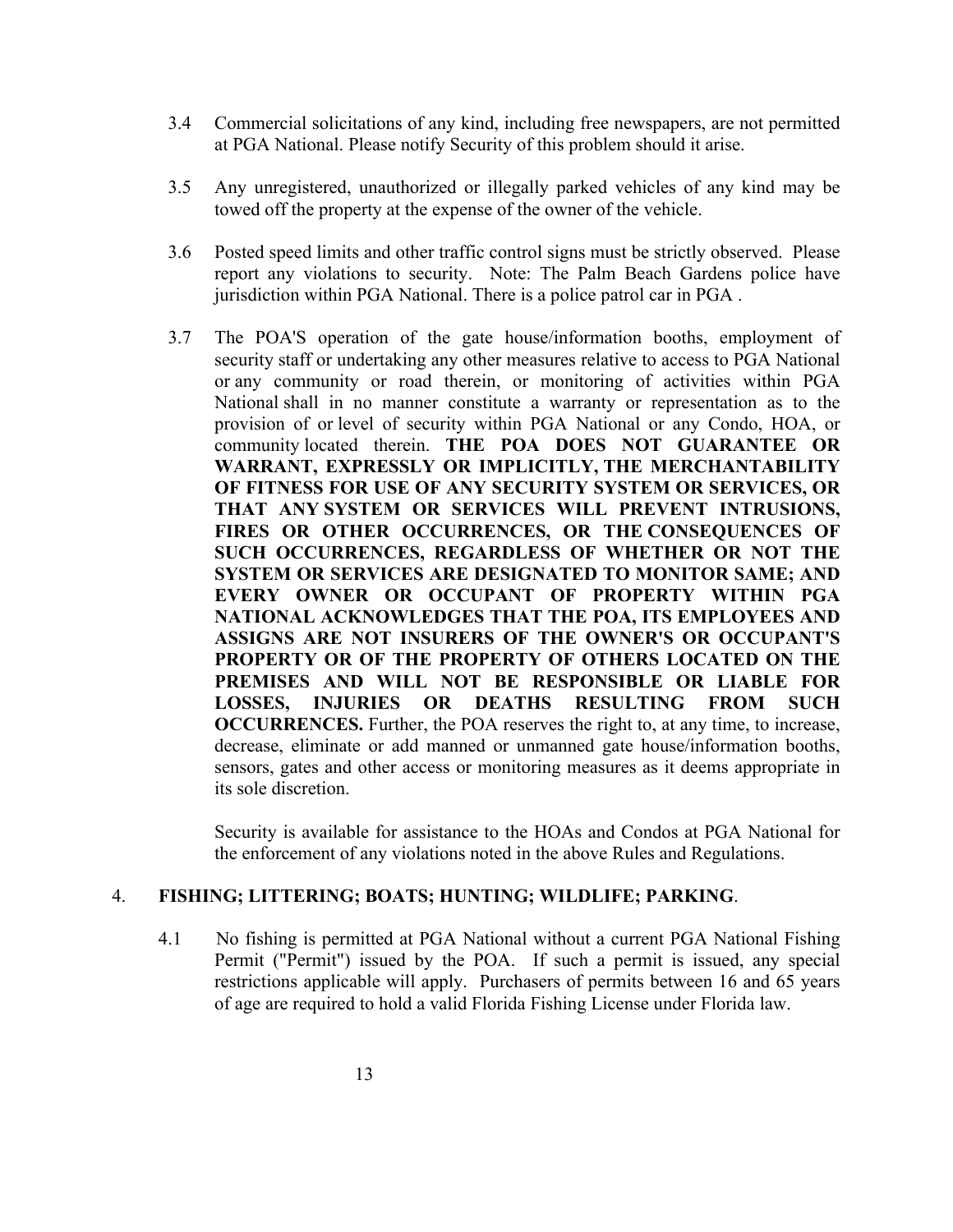- 4.2 The charge for a PGA National Fishing Permit is \$10.00 per year. Children (age 10 to 16) Permits are \$5.00. Note: No permit is required for children 9 years or younger but restrictions apply (see section 4.5 below). Permits expire one year from date of purchase. Permits may be purchased at the POA office at 7100 Fairway Drive, Suite 29, Palm Beach Gardens, during normal business hours.
- 4.3 Owners are eligible to purchase a Permit. Renters may purchase a Permit if a valid lease is on file with the POA and the lease has been approved by the POA.
- 4.4 Permit holders are limited to having not more than two (2) guests (non-family members) who must fish, if at all, within sight of the Permit holder unless such guest has a guest permit. Each resident wishing to fish must obtain his/her Permit. A temporary guest permit will be issued to guests of residents and hotel guests, valid for not more than 5 days, without charge.
- 4.5 Children 10-16 years of age wishing to fish separately must have their own Permit. Children 9 years of age and younger do not need a Permit, but they may only fish when accompanied by a person 18 years of age or over.
- 4.6 No fishing whatsoever is allowed from the golf course or from private property except as to Owners from their own land, if otherwise licensed. No person is authorized to go upon golf course property or private property of another, such as on a single-family lot, in connection with fishing privileges at PGA National.
- 4.7 Fishing Permits may not be loaned to any other person and are only valid in the possession of the person to whom they are issued.
- 4.8 Fishing Permits must be carried in the brightly colored holders in which issued and conspicuously pinned to exterior clothing.
- 4.9 No littering, dumping of debris, grass or tree trimmings is permitted in or around any waterway. Littering is a misdemeanor under Florida Statute 403.413. Please report any apparent violation to security.
- 4.10 No privately owned boats of any kind are permitted within PGA National lakes or waterways, except for PGA National Resort & Spa ("Hotel") guests or members using Hotel or PGA National Golf & Sports Club ("Club") boats on Lake Llwyd and except as to the Northern Palm Beach County Improvement District for water control and/or maintenance purposes. No privately owned boats of any kind are permitted to be parked or stored within PGA National, except in an enclosed garage.
- 4.11 All rules and regulations of the Florida Game and Fresh Water Commission must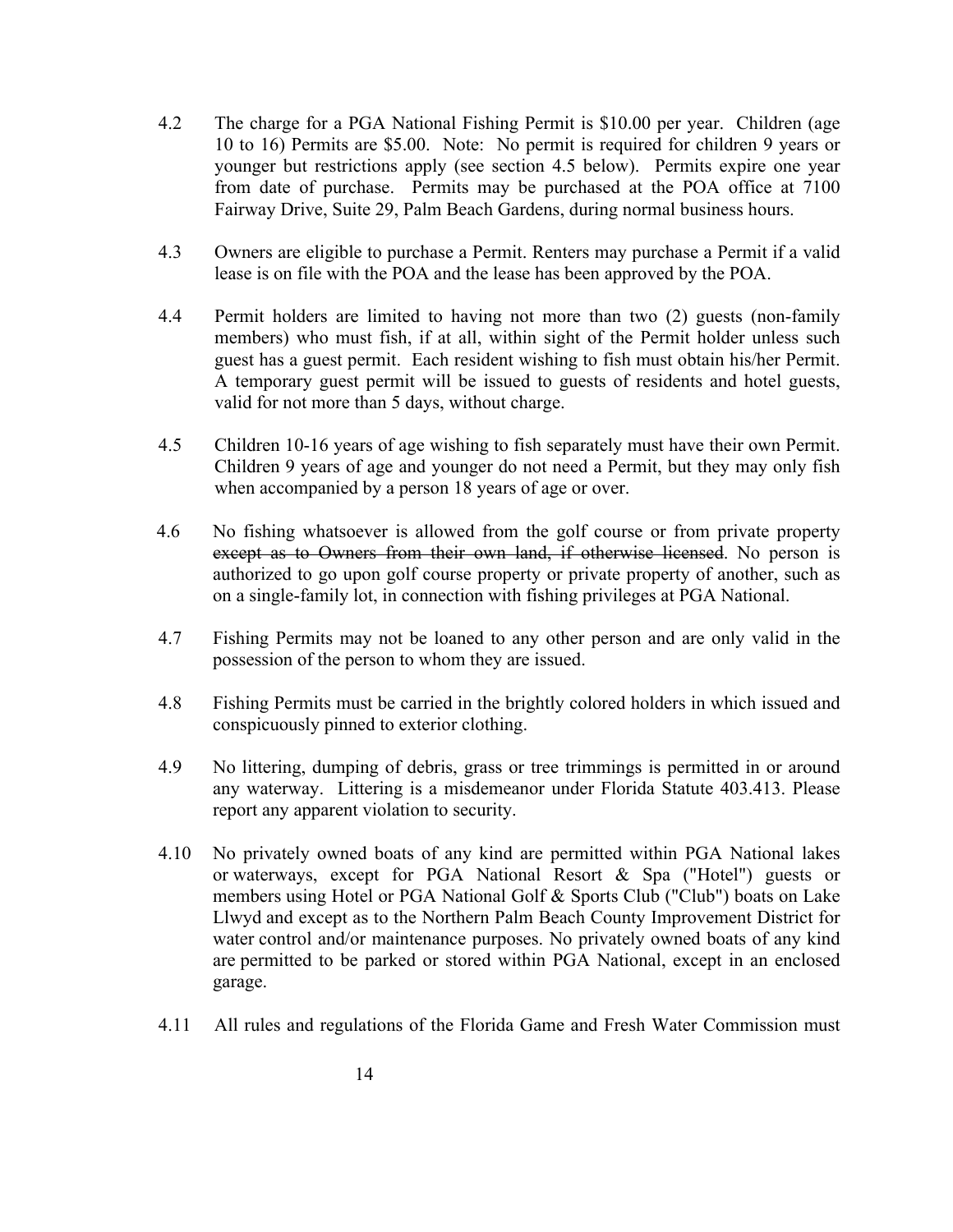be obeyed. **ALLIGATORS**. Please be advised that PGA National and other communities in the State of Florida have received reports that alligators have been sighted in lakes, drainage and/or wooded areas. While this is not uncommon and these animals normally avoid people, you should be aware of this potential problem. If you should see an alligator, it is advisable for you to contact Security, which will in turn contact the proper authorities. These animals are protected by law but removal, in some cases, is possible by authorized personnel. Please refrain from feeding alligators as it is very dangerous and a violation of Florida law. Swimming, golf ball retrieving and wind-surfing in lakes (except as to hotel guests in Lake Llwyd) or drainage ponds is prohibited. The POA and their affiliates, and their officers, directors, partners, agents and employees accept no responsibility for injury or damage from any such activity.

- 4.12 No hunting of any kind is permitted within PGA National, including the Wilderness Area.
- 4.13 No vehicles may be operated on the levee around the Wilderness Area, except POA authorized construction and maintenance vehicles on site to perform bona fide construction or maintenance functions. Except as set forth in these Rules and Regulations, parking in or driving through swales is not permitted.
- 4.14 Within PGA National, trailers, campers or habitable motor vehicles of any nature, mopeds, boats (on or off trailers), jet skis, skidoos and the like, golf carts, inoperable vehicles, vehicles without current tags, vehicles which are an eyesore, vans and trucks (other than those of a type, if any, expressly permitted by the POA and as defined below), must be kept inside a fully enclosed garage **at all times**.

Service vehicles, vehicles having printing or advertising on exterior surfaces (other than auto dealers license frames) or visible from the exterior, commercial or construction vehicles or equipment may not be kept, stored or parked between the hours of 5:00 p.m. and 8:00 a.m. or between the hours of 5:00 p.m. on Saturday and 8:00 a.m. the following Monday (or at any time, if not actively engaged in commercial/construction activities), on any single-family driveway, lot or swale or street adjacent thereto; or upon any street, swale, driving or parking area within any multi-family residential area.

4.14.1 STORAGE TRAILERS – HOA/CONDO ASSOCIATION CONTRACTED LENGTHY PROJECTS – Notwithstanding any other provisions contained in these Rules and Regulations, in the event of a community contracted lengthy project (ie: anticipated to last two weeks or longer) the HOA or Condominium Association may request POA approval for the sub-association's contractor to keep certain equipment on site overnight (such as paint or roofing materials under the following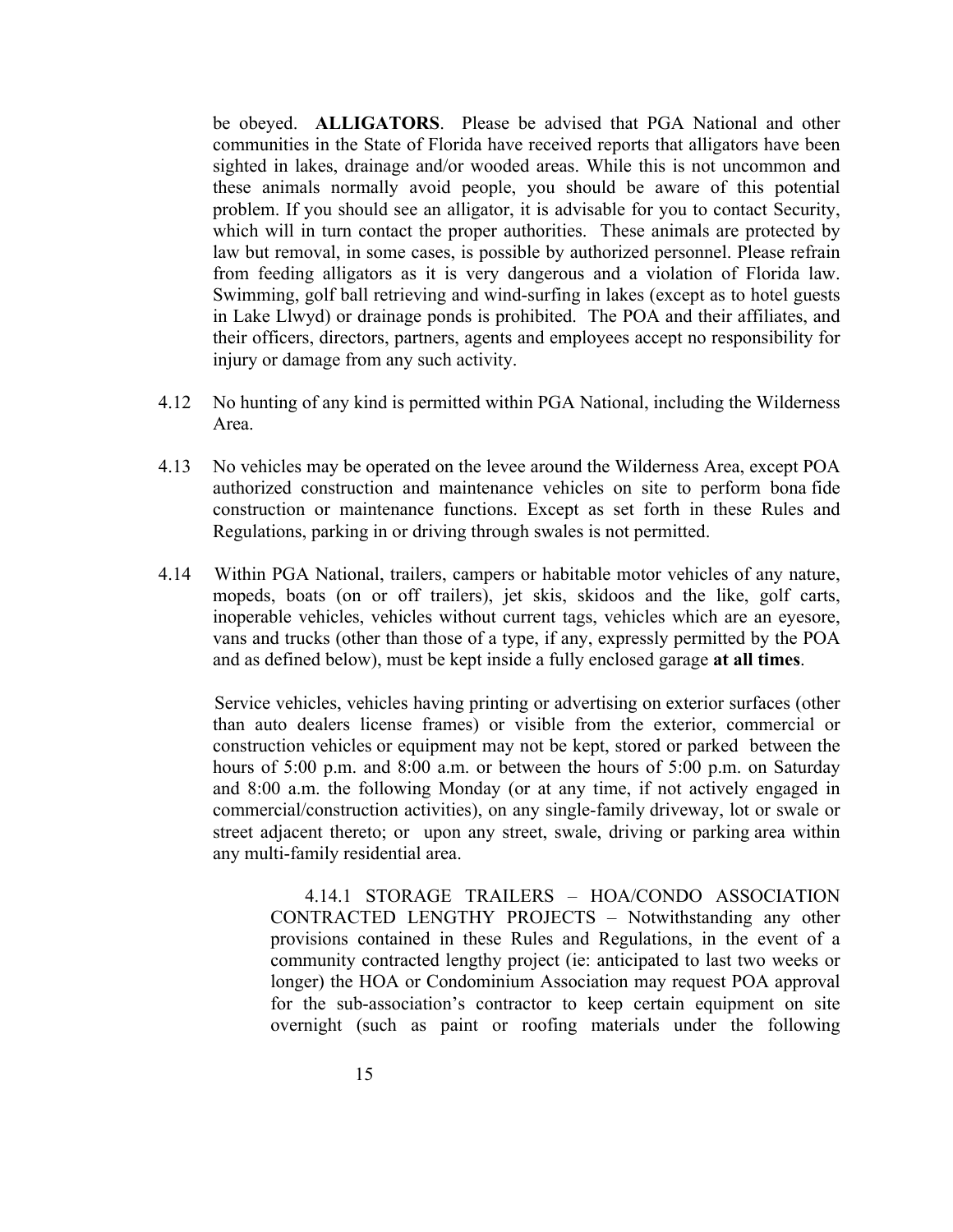conditions:

- a) No self-propelled vehicle may be kept, stored or parked between the hours of 5:00 p.m. and 8:00 a.m. or between the hours of 5:00 p.m. on Saturday and 8:00 a.m. the following Monday.
- b) However, community association contractor's storage trailers of no more than 20 feet in length may be kept in a location (within the sub-association's property) that is as inconspicuous as reasonably possible.
- c) Any such storage is subject to advance written approval from the POA, and any request for such storage shall provide specifics as to the number of trailers to be stored, the precise location, and the completion date by which all such trailers shall be removed.
- 4.14.2 No pick-up trucks, motorcycles or vans (except as defined below) may be parked overnight on any single family or multi-family parcel of land, including any single family driveway, lot or swale adjacent thereto or upon any street, swale, driving or parking area within any multi-family residential area. The term "overnight" shall mean parking of any such vehicle at any time between the hours of 2:00 12:00 a.m. and 6:00 a.m. of the same day.
- 4.14.3 For the purpose of this rule, a vehicle is deemed to be a permissible van so long as it meets **all** of the following criteria: has permanent enclosed seating for at least five (5) persons, windows on both sides to the rear of the driver and right front passenger seat, and does not exceed the manufacturers standard length, height and width of a custom conversion van.

A pick-up truck or similar vehicle having any size flat bed area without seats, whether covered or not, is deemed to be a pick-up truck for the purpose of this rule and must be stored inside a fully enclosed garage between the hours of 12:00 a.m. and 6:00 a.m. of the same day. This restriction does not apply to any pick-up truck with a factory installed "topper" having windows on both sides of the rear of the driver and right front passenger seat so long as the "topper" is factory painted to match the rest of the vehicle and as long as the"topper" does not extend past or above the roof of the cab. Camper toppers are prohibited and flat covers or "tonno covers" that are attached at the top edge of the bed of the truck do not qualify as an acceptable "topper".

4.14.4 No maintenance or repairs shall be performed on any boat or vehicle except inside a fully enclosed garage.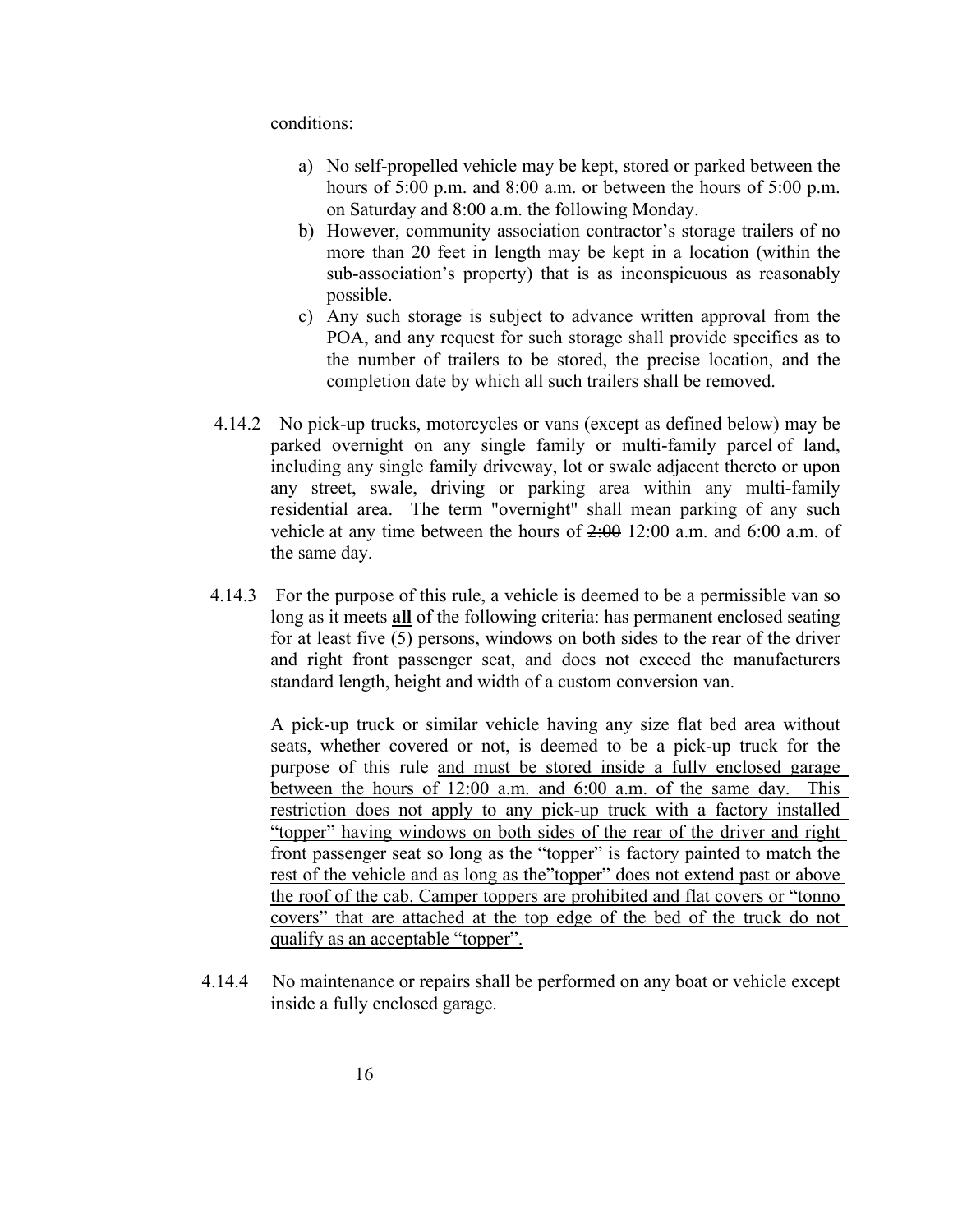- 4.14.5 **ALL OWNERS AND OTHER OCCUPANTS OF UNITS ARE ADVISED TO CONSULT WITH THE POA PRIOR TO PURCHASING, OR BRINGING ONTO THE PROPERTY, ANY TYPE OF VEHICLE OTHER THAN A PASSENGER CAR INASMUCH AS SUCH OTHER TYPE OF VEHICLE MAY NOT BE PERMITTED TO BE KEPT WITHIN THE PROPERTY.**
- 4.14.6 The use of a vehicle cover does not cure a violation as to any vehicle parked in violation of these rules.
- 4.14.7 These rules do not bar the parking, at any time, of uniform marked governmental law enforcement vehicles on the property except that pick-uptrucks used by Law Enforcement are required to be kept within a garage between the hours of 2:00 a.m. and 6:00 a.m. Other Law Enforcement vehicles which are expressly prohibited by the POA as defined in section-4.14 must be kept within a garage.
- 4.14.8 There are no areas where unauthorized vehicles may be kept or stored within PGA National except in a fully enclosed garage. Any unauthorized vehicles parked on commercial property sites (such as Shoppes on the Green, office building parking lots, PGA parks, etc.) are subject to towing at the vehicle owner's expense.
- 4.14.9 The above Section 4.14 and its subsections apply to Residential Property which is subject to the Declaration, including, but not limited to, single family lots, multi-family parking areas and Common Property, except as otherwise specified herein.

#### 4.15 **TOWING OF VEHICLES**. ALL PROPERTY WITHIN PGA NATIONAL SHALL BE DEEMED TO BE A "TOW-AWAY" ZONE FOR VEHICLES PARKED IN VIOLATION OF THESE RULES AND REGULATIONS.

4.15.1 Subject to applicable laws and ordinances, any vehicle parked in violation of these Rules and Regulations or other restrictions contained herein may be towed away by or at the request of the POA, at the sole expense of the owner of such vehicle, if such vehicle remains in violation at any time between twenty-four  $(24)$  hours and forty-eight  $(48)$  hours from the time a notice of violation is placed on the vehicle or, if such vehicle has been cited for the same violation on at least three (3) prior occasions or, if such vehicle is causing an obstruction or safety hazard on the Common Property within PGA National, in such lesser time period as the POA, in its sole discretion, determines. The notice will provide the name and current telephone number of the person or firm towing or removing the vehicle.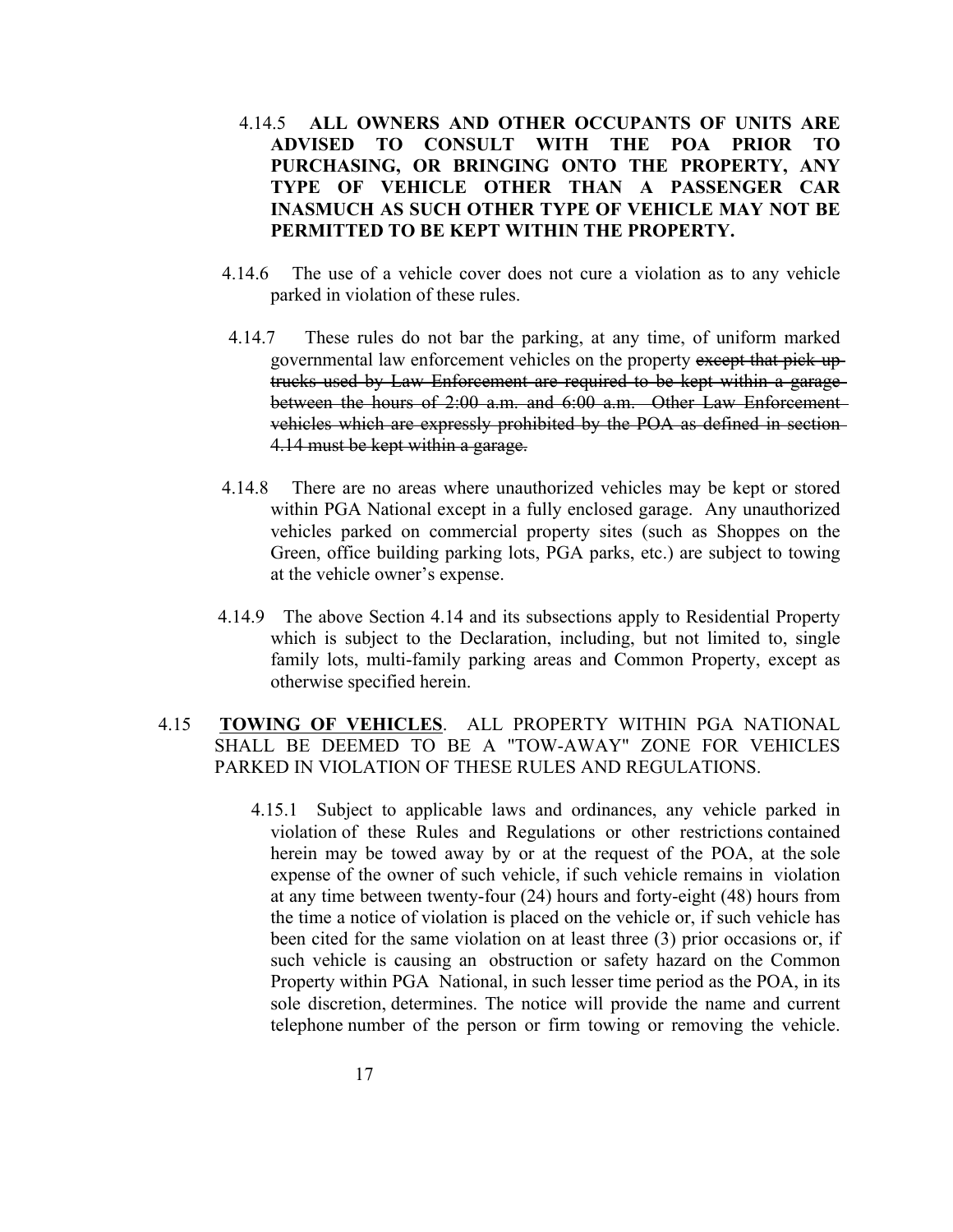Owners of vehicles towed shall be required to pay the costs of towing and storage charges of the towing company.

- 4.15.2 The POA and its officers, directors, agents and employees, shall not be liable to the vehicle's owner or any other person or entity or any owner for trespass, conversion, property damage, other damage or cost or expense, nor guilty of any criminal act, by reason of such towing. Once the notice is posted on the vehicle or personally served to the owner of the property upon which the vehicle is parked, neither its removal, nor failure of the owner to receive such notice for any other reason, shall be grounds for relief of any kind against the POA. An affidavit of the person posting the aforesaid notice stating that it was properly posted shall be conclusive evidence of proper posting. For purposes of this paragraph, a "vehicle" shall also mean vans, campers, mobile homes, boats and trailers.
- 4.15.3 NOTE: Other HOAs or Condos within PGA National may have restrictions on vehicles that are more stringent than the rules of the POA. In any such event, all of those restrictions shall apply. The foregoing restrictions do not apply to Non-Residential Property unless otherwise stated.

## 5. **PETS**.

- 5.1 Pets are regulated and limited by the City of Palm Beach Gardens Animal Ordinance Chapter 91. Also, Chapter 134 regulates the frequent or long continued barking or howling of dogs. Each association has pet restrictions which apply. In addition to these restrictions and the City's Ordinances, all owners must keep ALL pets on a leash when outside of a visibly fenced lot. Pet owners are responsible to immediately remove the animal's droppings. Any person walking a dog or other animal without carrying a receptacle for droppings may be presumed to be in violation of this rule. No person shall keep any pet which disturbs the peace of other residents.
- 5.2 Feeding any wildlife (including birds) is prohibited within PGA.

## 6. **GENERAL**

6.1 No Owner or a tenant, invitee, family member, or agent of an Owner shall make or permit any disturbing noises in or about the buildings or engage in any conduct which will interfere with the rights, comforts, or conveniences of other Owners or residents. No Owner or a tenant, invitee, family member, or agent of an Owner shall play or permit to be operated, a phonograph, television, radio or sound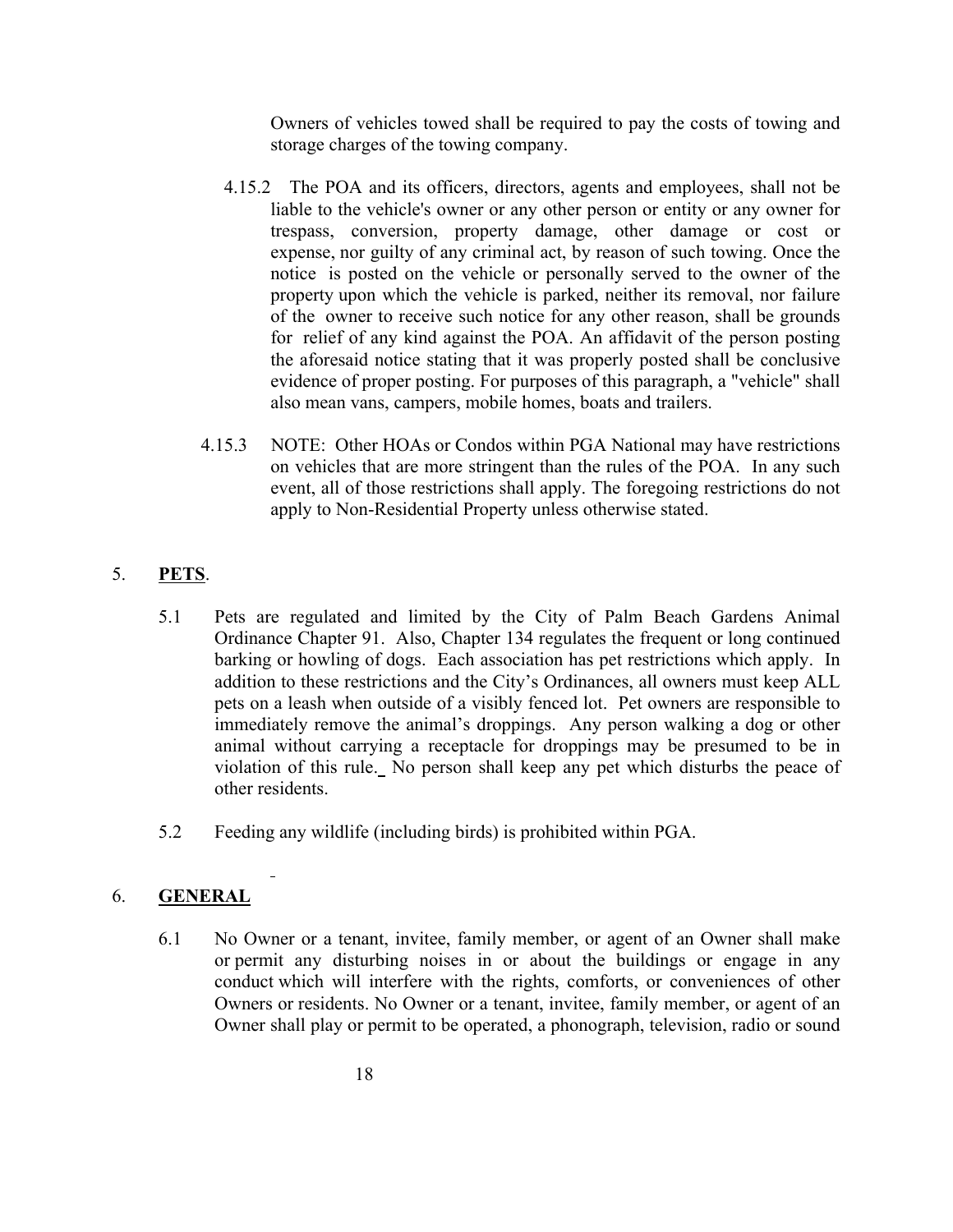amplifier in such a manner as to disturb or annoy other Owners or residents.

- 6.1.1 Between the hours of 10:00 p.m. and 8:00 a.m. Monday through Saturday and 10:00 p.m. Saturday and noon on Sunday, no one shall operate, play or cause to be operated or played, on or within any Residential Property or recreational property of a multi-family development within PGA National, any radio, phonograph, television, stereo system, sound amplifier of any kind, appliance, lawnmower, machine, instrument or motor which makes any music, noise or vibration, in such a manner as to be heard beyond a distance of twenty feet (20<sup>'</sup>) therefrom or which is an annoyance or nuisance. This provision shall not apply to any golf course maintenance activity.
- 6.2 No Owner of Residential Property or lessee of an Owner of Residential Property shall be permitted to operate or advertise any business activity within PGA National unless first approved in writing by the Board of Governors of the POA. Any Non-Residential Property Owner whose advertising refers to or references any residential subdivision within PGA National must first obtain POA approval. Owners and lessees of Owners of Residential Property are prohibited from conducting any business activity from their residences in PGA National which in any way involves or could be expected to involve having employees, customers, clients or other persons visit such residences or the ways adjoining or which involve deliveries of any kind being made to the residences.
- 6.3 No "For Sale" sign, "Open House" sign, advertisement, notice or other lettering shall be exhibited or displayed in, on or upon any part of a residence or adjacent area without prior approval by the ARC. This restriction also applies to vehicles (ie: no signs are permitted in the windows of vehicles or elsewhere on vehicles parked on the property of homes for sale or lease).
	- 6.3.1 Real estate brokers and sales people shall be permitted to provide location maps which shall identify Property listings for dissemination by the Association at the main entrance gate house/information booth.
- 6.4 Other than the United States Flag, or flags regulated by the Florida Statutes for HOA/Condominium Associations, no other decorative flags or banners shall be displayed on any property.
- 6.5 All playground equipment and swing sets shall be placed only in the rear of the residence after approval by the ARC. Any such facilities must be screened from view with adequate landscape shrubbery to the requirements of the ARC so they are not visible from adjoining properties, roads, golf courses and common areas of the POA. Trampolines are discouraged but permitted with prior ARC approval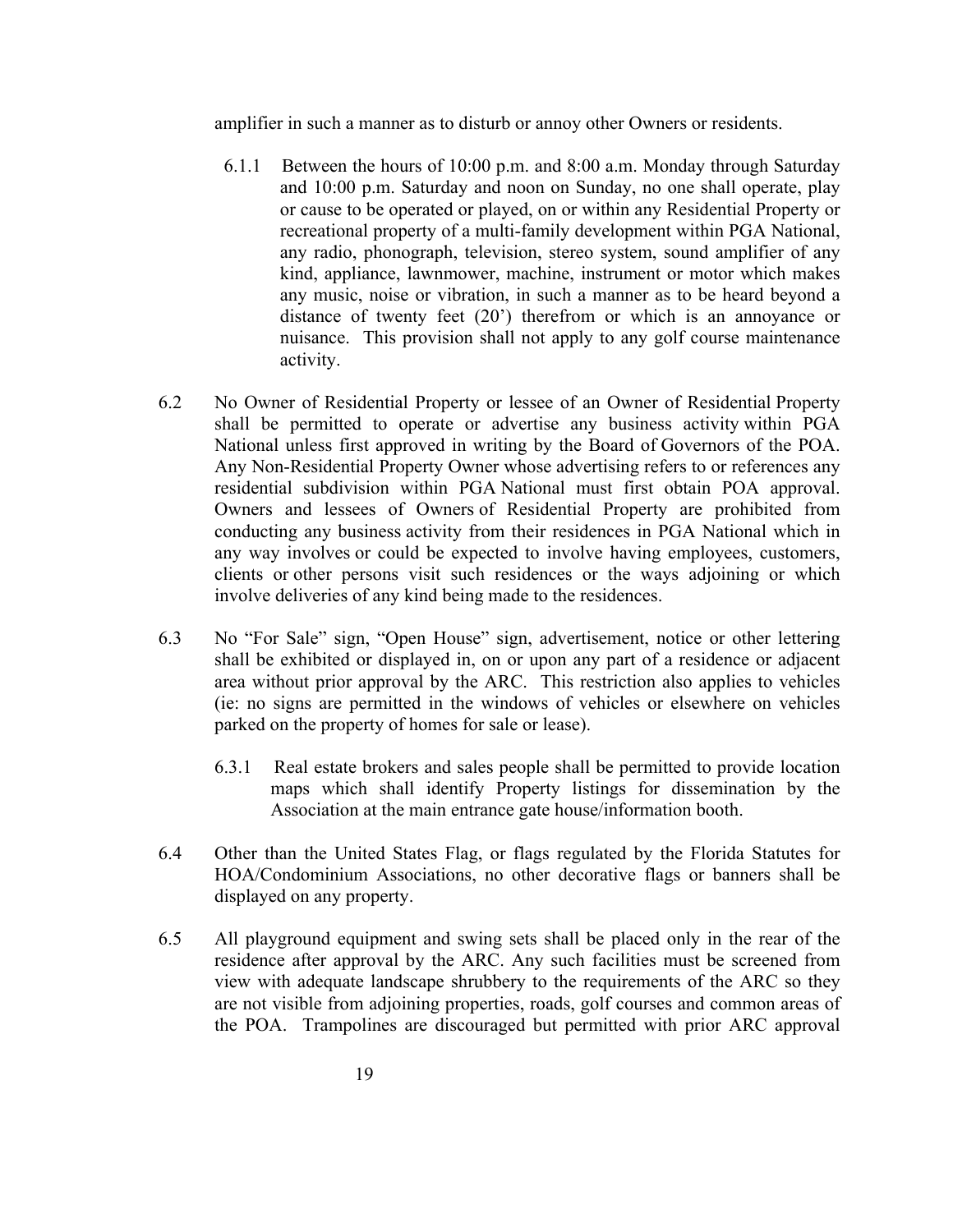provided the device is fully screened from view with landscape shrubby as required by the ARC.

- 6.6 Basketball hoops (permanent and portable) are permitted only with prior written approval by the ARC as to location.
	- a) Under no circumstances are basketball hoops permitted to be attached to any part of a residence.
	- b) Use of basketball hoops is restricted to between the hours of 9:00 a.m. and 8:30 p.m., or sunset, whichever comes first.
	- c) Pole supports of basketball hoops must be black and the backboards clear.
	- d) Play must take place on the owner's lot and may not extend into the street.
- 6.7 Exterior outdoor recreation sports and athletic apparatus, mechanically operated or otherwise, such as tennis ball machines, archery targets, racquetball/handball walls, baseball/softball batting cages, golf practice nets, soccer goals, etc., are not permitted.
- 6.8 It is the obligation of all Owners to maintain their lots free from trash, newspapers accumulating or piling up, debris, and unsightly growth of grass or weeds. This provision also applies to vacant lots.
- 6.9 When a residence is under construction, (whether a new home or a renovation/addition) the Owner or builder must restrict any debris to a fenced area or commercial dumpster and removal should be made frequently at regular intervals as determined from time to time by the POA. At no time may debris be mounded higher than the top edge of the dumpster. Dumpsters must be located within the lot boundary and may not encroach into streets or sidewalks.
- 6.10 It is the duty and responsibility of each Owner to maintain his property in a neat and clean manner at his own expense. The POA reserves the right, but has no obligation, to enter any lot within PGA National to perform remedial and continuing repair and maintenance functions where an Owner has failed to perform same and/or an association having jurisdiction over the community in which said lot is contained has failed to perform the required maintenance or repairs in the absence of the Owner doing so.
- 6.11 Pyramid type street marker buttons, rocks or boulders are prohibited. Rounded type street marker buttons (standard at PGA National) are permissible and must be maintained as approved by the POA. Boulders are prohibited, unless first approved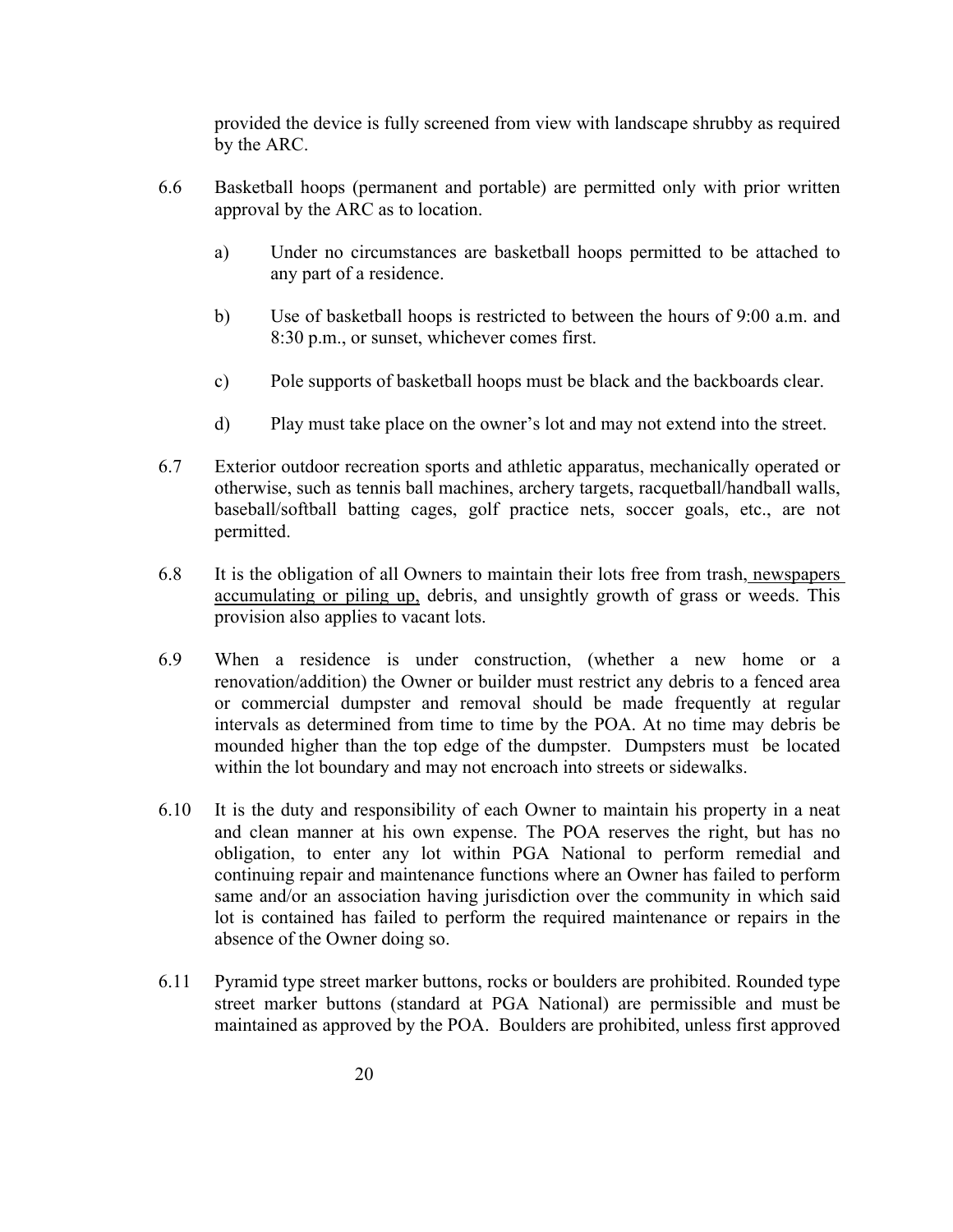in writing by the POA ARC. Only Grade "A" Cypress Mulch, Red Recycled Tire Mulch, Red Lava Rock, or Timberlite® is permitted in landscape bed areas. Use of rocks, marble chips or stones of any type in lieu of mulch or for drainage or other purposes, is prohibited unless first approved in writing by the POA ARC. Stones that are approved used for drainage (as in a "French Drain") must be completely covered with sod.

- 6.12 All Residential Property within PGA National, including improvements thereon, must be maintained to standards acceptable to the Board of Governors of the POA.
- 6.13 Exterior holiday lights and home decorations should be dismantled and removed within a reasonable time after the passing of the holiday.
- 6.14 Golf carts, mopeds, gopeds, gocarts, scooters and other motorized equipment are not allowed on pedestrian/bike paths, sidewalks, parks, parking areas or grass and swale areas except in the course of maintenance duties, or, as to golf carts, for the purpose of crossing such paths or areas in a direct route along a golf cart path where the golf cart path intersects with the path or area. **PLEASE NOTE: VIOLATIONS OF THIS RULE MAY RESULT IN THE IMMEDIATE SUSPENSION OF GOLF CART PRIVILEGES. ADDITIONALLY, PURSUANT TO THE DECLARATION, FINES MAY BE IMPOSED FOR EACH SUCH VIOLATION.**  Notwithstanding the foregoing, this section shall not prohibit the use of vehicles specifically designed for the disabled; such use shall be subject to the prior written approval of the POA.
- 6.15 No lot, unit, improvements thereon or any interest therein shall be sold, marketed or conveyed by onsite auction, nor shall auctions of any real or personal property or interests in real or personal property be conducted within PGA National. Garage Sales or other similar sales are prohibited from being conducted on any lot, unit, common areas, sub-association Common Property or common elements or South Florida Water Management Improvement District property. Notwithstanding the foregoing, this section shall not prevent auctions upon any Club facilities for charitable purposes, which auctions shall be subject to the express prior written approval of the POA.
- 6.16 No garbage can or trash container shall be kept upon or adjacent to any road, Common Property, front yard, side yard, or other place within the view of persons using the roads, of PGA National except that:
	- 6.16.1 Placing for collection. Not earlier than dusk on the evening preceding or later than 7:00 a.m. of the morning upon which garbage and refuse collections are customarily made from the premises, the garbage cans and trash containers shall be placed within six feet (6') of the road for the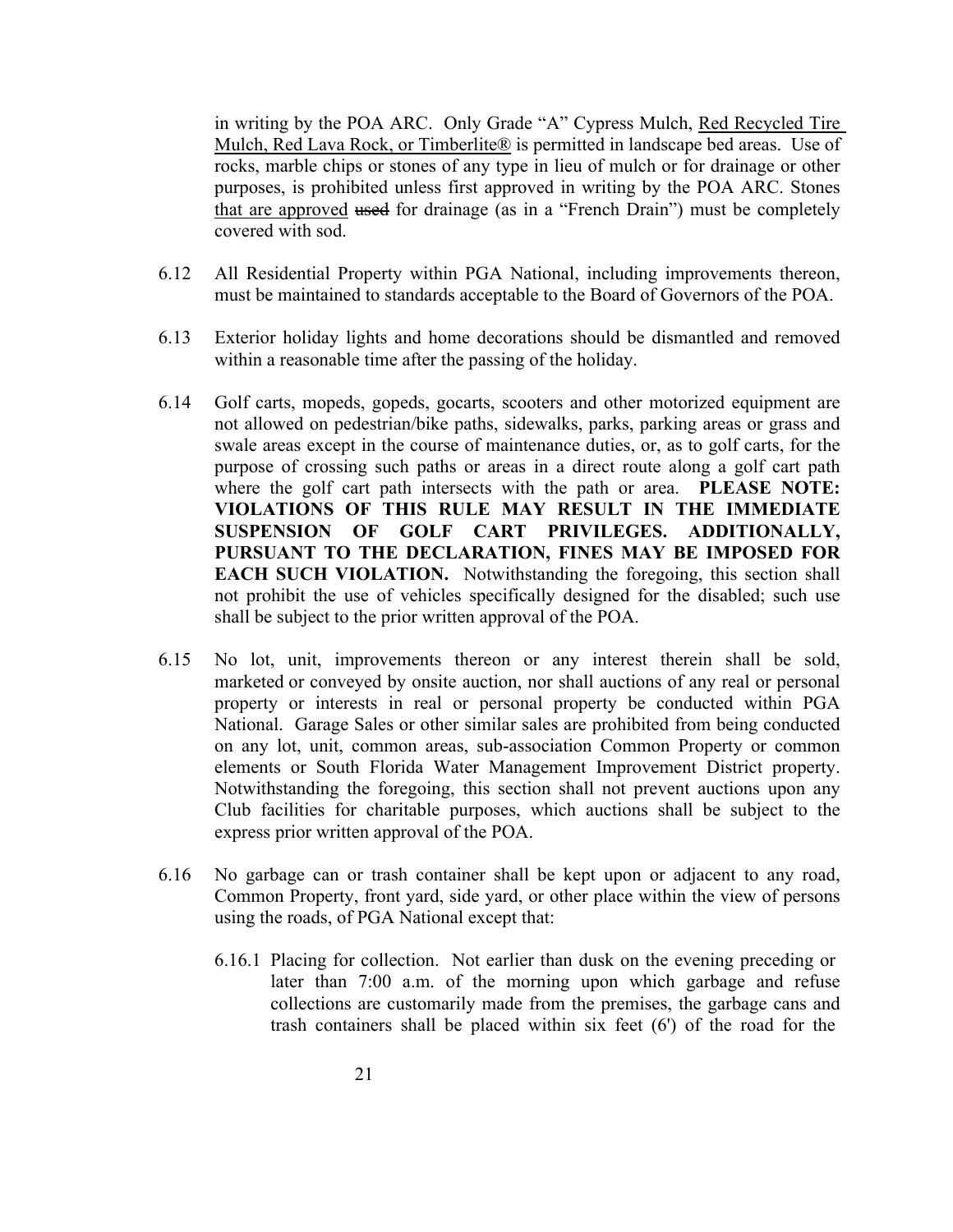purpose of permitting the collection of garbage and refuse therefrom. Garbage cans and trash containers shall be removed from such place on the same day collection is made. Contact the POA office (627-2800) for the pick-up schedule for your area.

- 6.17 Landscaping activities within PGA National shall be conducted only between the hours of 8:00 a.m. to 5:00 p.m., Monday through Saturday. No such activities shall be permitted other than within the hours and on the days specified, nor on any holiday, except for good cause shown in the discretion of the POA, in which case special written permission may be granted in advance of such activity. Landscaping activities shall mean and include any and all lawn and landscape maintenance, installation and construction activities including, but not limited to, landscape irrigation. This provision shall not apply to any golf course maintenance activity.
- 6.18 Furniture Delivery, Residential Relocation Services (ie: moving vans/vehicles), and construction, exterior repairs and maintenance activities on Residential Property and Common Areas or on non-Residential Property that abuts Residential Property shall be conducted only between the hours of 8:00 a.m. to 5:00 p.m., Monday through Saturday. Construction and maintenance activities on Non-Residential Property that does not abut Residential Property shall be conducted only between dawn and dusk, Monday through Saturday. No construction or exterior repairs or maintenance work is permitted on Sundays or holidays unless special advance permission is obtained from the POA. Emergency work, required by lightning or storms, necessary to make a residence or other building wind and/or water tight shall be permitted at any time.
- 7. **NONRESIDENTIAL PROPERTY RULES AND REGULATIONS, AND MINIMUM MAINTENANCE STANDARDS FOR RESIDENTIAL AND NON-RESIDENTIAL PROPERTY.** The following Non-Residential Property Rules and Regulations, and Minimum Maintenance Standards shall apply to all Property at PGA National, except as specified otherwise.
	- 7.1 No interior or exterior signs, placards, advertisements, posters, display racks, brochure holders, "For Lease" or "For Sale" signs, or other similar materials or displays which are visible from the exterior of buildings situated on Non-Residential Property shall be installed, exhibited or displayed in, on, or from any part of the Non-Residential Property or structures existing therein, including from or near windows or walls, without the prior written approval of the ARC, which approval shall not be unreasonably withheld.
	- 7.2 The Owners or lessees of businesses located on Non-Residential Property shall maintain their premises in a neat, clean and presentable condition consistent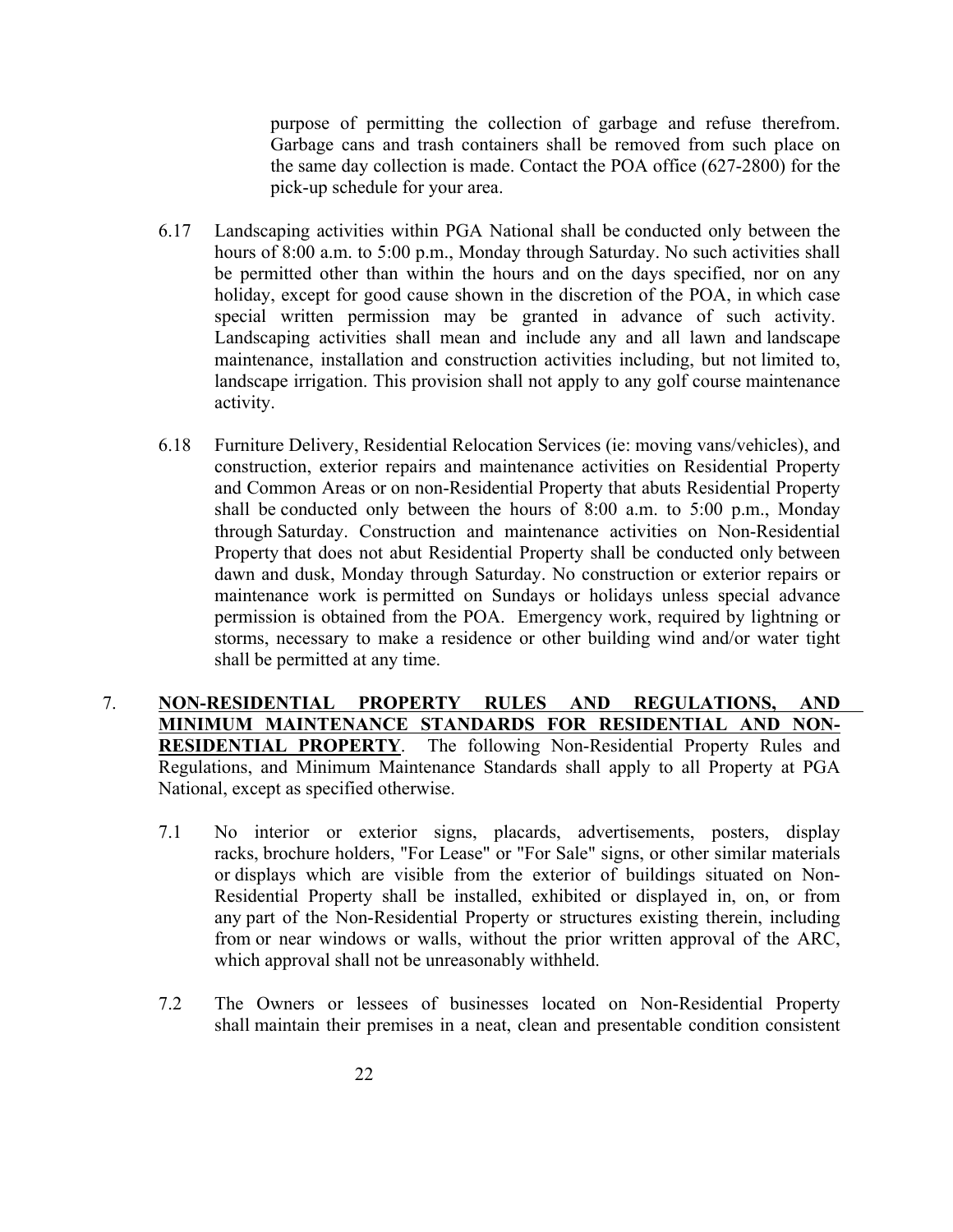with the high standards of PGA National and will not engage in any activities which will detract from the overall appearance of the Non-Residential Property of which they are a part or PGA National, or which, in the judgment of the Board of Governors of the POA, constitutes a nuisance.

- 7.3 Prior approval of the POA shall be required in the event that a Non-Residential Property Owner wishes to promulgate advertising, in any form, that references or names a residential subdivision at PGA National. The POA shall not have the right to regulate or review the advertising of Non-Residential Property Owners so long as such advertising does not reference any of the residential subdivisions located within PGA National.
- 7.4 All landscaping maintained by an Owner of any Property shall be subject to the following minimum Maintenance Standards. Use of Synthetic Grass and/or plants is prohibited.
	- 7.4.1 **GENERAL**. No landscape activity shall be carried out in a manner that will endanger any Owner, guest or employee.

At the end of each maintenance day, all walks, drives, road, parking lots and Common Property will be free of any loose materials, trash or debris.

All personnel shall be required to wear appropriate attire, and maintain a professional code of conduct.

All maintenance vehicles shall be maintained in good working order, painted, with no visible rust and shall be parked only on pavement in Common Property or within the boundaries of Non-Residential Property. Protection of paving from loading ramps shall be provided using tarps/plywood to protect from oil.

#### 7.4.2 **TURFGRASS**.

a) **Mowing**: All fully developed turfgrass areas shall be mowed at least twice each month, and more often as needed. Mowing time shall be between the hours of  $8:00$  a.m.-5:00 p.m., Monday through Saturday. No mowing shall occur on Sundays or national holidays. Times may be amended to be less restrictive depending on community standards or needs. If there is unseasonable weather, provisions for additional or fewer mowings may be made.

Fueling mowers, edgers, etc. shall be completed prior to unloading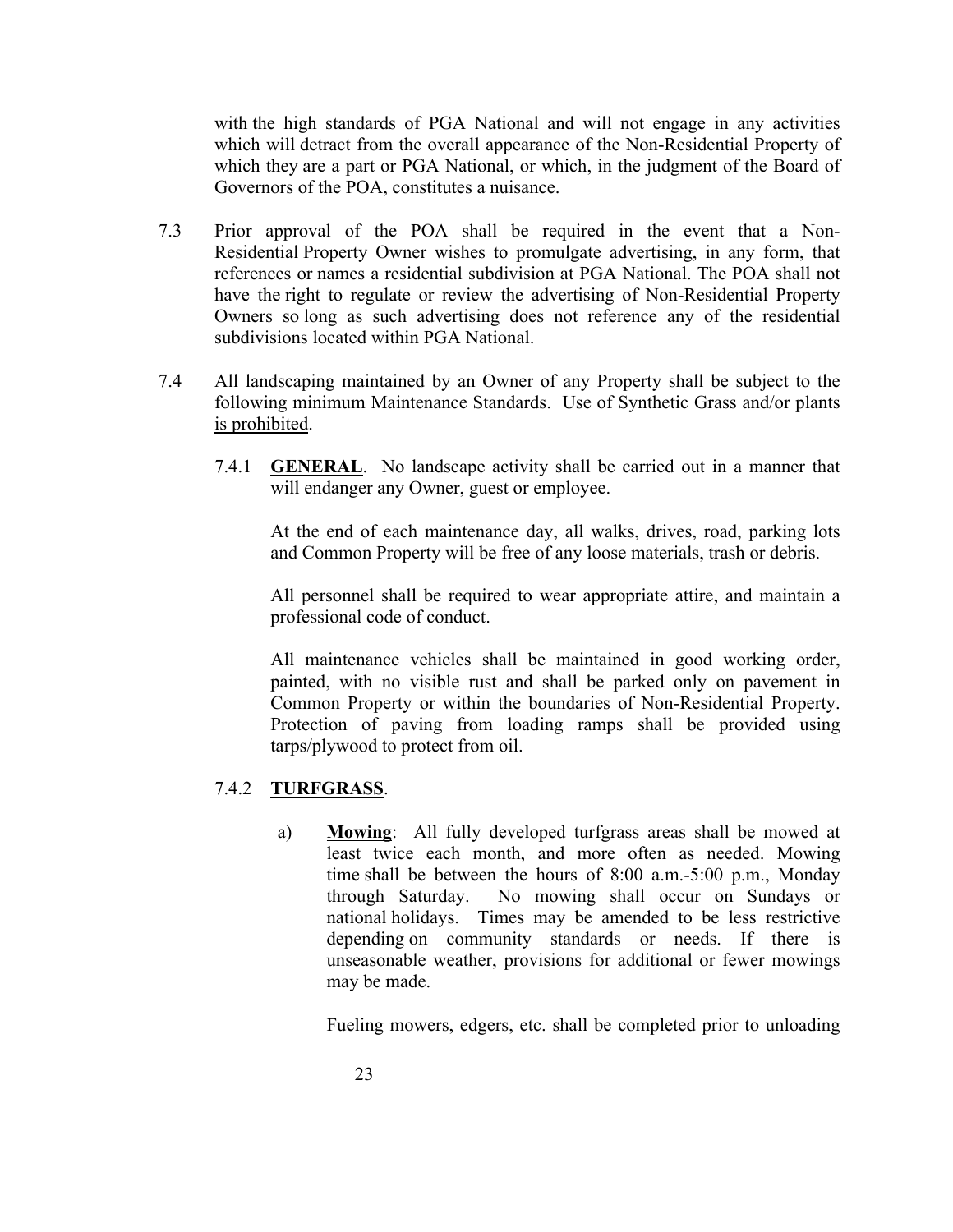equipment. Re-fueling, addition of oil, etc. shall be done with care and preferably over concrete.

Grass clippings, from mowing St. Augustine turf areas, are to be collected on an as needed basis and removed from the Property the same day as collected. Grass clippings from Bahia turf areas may be scattered, through use of a mulching mower provided that any accumulation of mulched grass is not noticeable. All debris from mowing, trimming, and edging must be picked up and removed from the property immediately after mowing. Small loose debris is expected to be swept or blown off of walkways, driveways, patios, etc.

Mowing heights are to be maintained at 2 - 3 inches for both Bahia grass and St. Augustine grass. Alternate mowing pattern should be used to avoid mower wheel ruts.

b) **Edging**: "Edge" or "edging" is to be defined as a sharp, distinct, visually discernable, vertical line of sod at all junctions of turf grass and any other material (concrete, asphalt, mulch).

Concrete edging (curbs, sidewalks, patios, etc.) shall be done with every cut. Bed edging will be done with every cut. Note: Plant beds include tree rings (18" from outside of trunk, minimum). A mechanical blade edger will be used for all bed edging. Edging with string-type trimmers is not acceptable. (String-type trimmers may, however, be used around lake edge sod.) **NO CHEMICAL EDGING WILL BE ALLOWED** without written authorization from the POA.

c) **Weed Control**: Control weeds in all lawn areas as necessary. Weed control shall be performed at the early signs of weed growth by manually removing weeds when they are seen or through preemergent and post-emergent herbicides and shall be repeated as required. Use of pre-emergents shall be used only with the written approval of the POA. "Round-Up" or other similar sprays may be used to control weeds in pavement areas. Pavement areas include sidewalks, driveways, curbs, roads, and any cracks within.

#### 7.4.3 **SHRUBS, GROUND COVERS, ANNUALS**.

a) **Pruning**: (for all shrubbery/trees with clear-trunk under l0')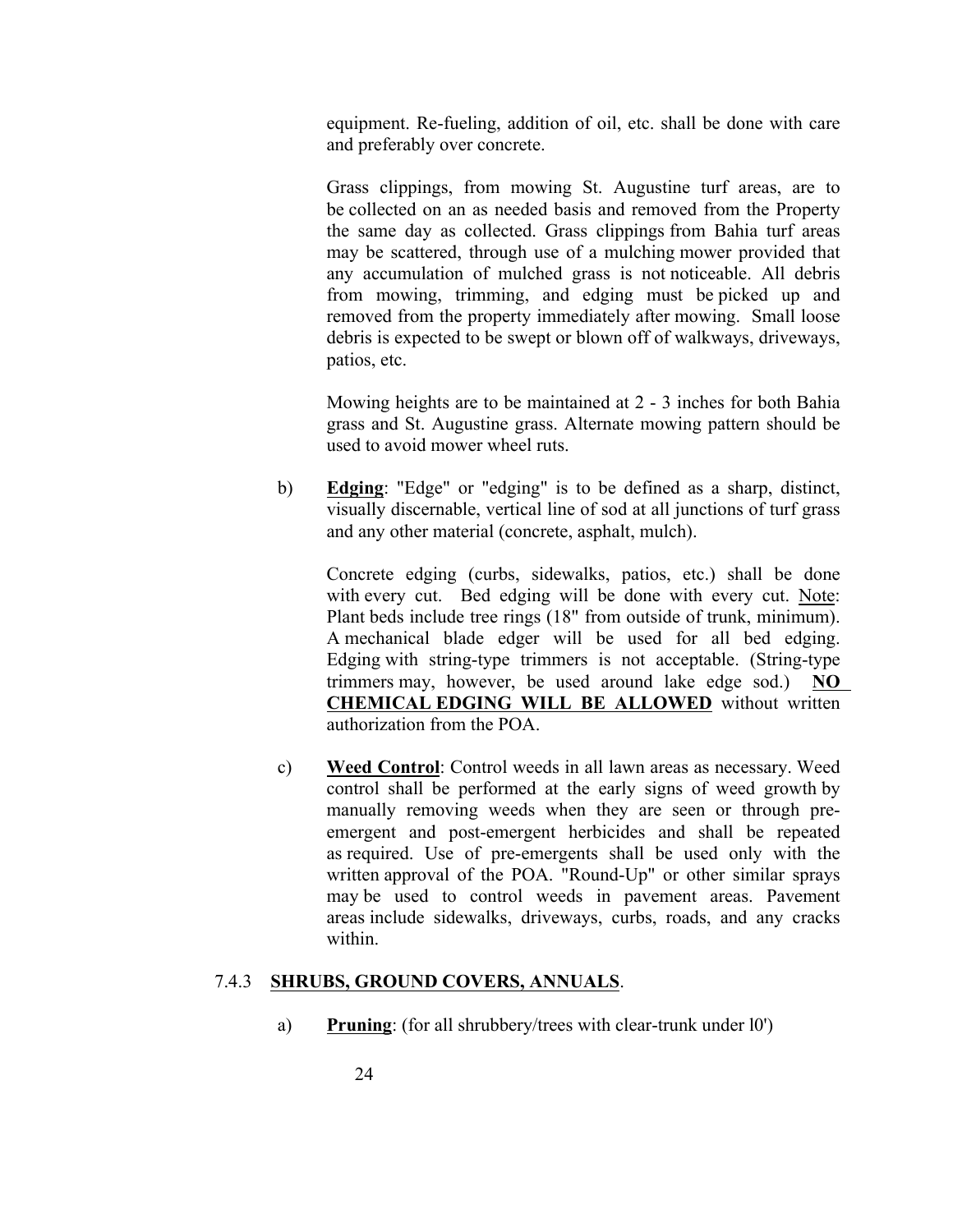Plants shall be neatly trimmed as needed in conjunction with an approved landscape plan. Diseased or deadwood, whenever visible, will be removed during regularly scheduled landscape maintenance.

Prune or trim shrubs to keep the manicured shape of the hedge or shrub mass. Ground cover plants may need some cutting back to encourage lateral growth, per industry standard.

Prune at the time of season proper for the variety per industry standard. Prune flowering trees and shrubs (such as gardenias/azaleas) after the blooming period.

Shrubs under canopy trees shall be maintained below the height of the clear trunk to exhibit a clear break between shrubs and trees. Generally, shrubs under palms and open shrub masses will be maintained at mature height. Shrubs shall be maintained, to one foot over FPL boxes, level to Southern Bell boxes, to one foot over air conditioning units. Shrubs shall be sheared to prevent exterior damage to buildings, and allow air flow around air conditioner units.

#### **NOTE: Chemical trimming or pruning will not be allowed under any circumstances!!**

All trimming and pruning debris is to be picked up and removed from the property on the day of each trimming.

#### b) **Weed Control**:

Plant beds shall be weeded by hand. All weeds and refuse shall be removed from site the same day. Weeding is to be done as needed. Chemical weed control will not be allowed, unless specifically approved in writing by the POA. Annual beds shall be hand weeded only on an as needed basis.

#### c) **Hedge Maintenance**:

- 1. Hedges are to be composed only of material suitable for such use and maintained so as to be neatly trimmed.
- 2. Hedges between homes shall not exceed six feet (6') in height and may not continue forward of the front walls of the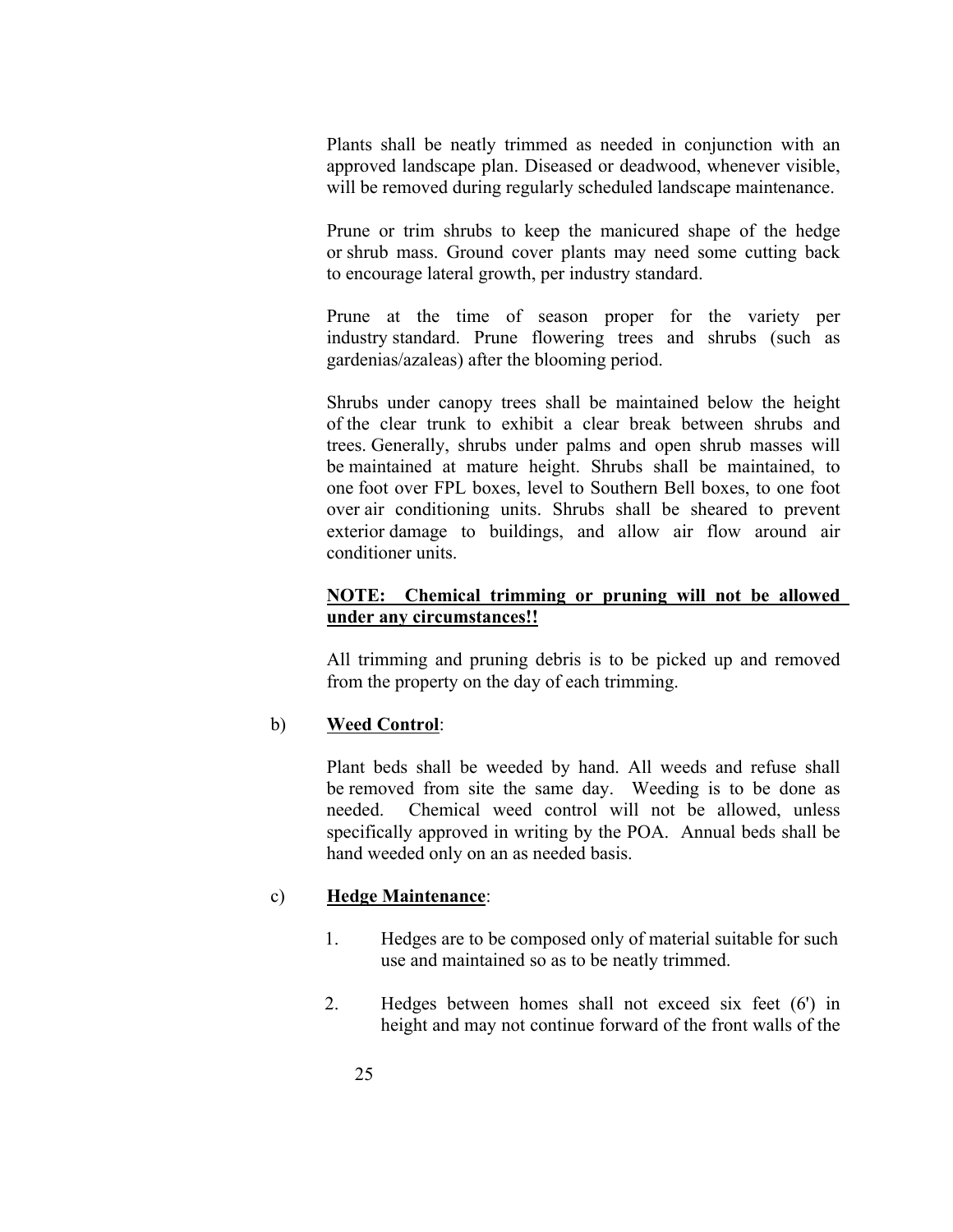house.

- 3. Hedges between the property line and golf course shall no longer be required by the POA ARC but, if used, shall comply with 1 and 2 above.
- 4. No hedges shall be permitted to interfere with safe sight lines at intersections.
- 5. The POA ARC is authorized to grant exceptions and variances from the above requirements upon application in appropriate cases and to interpret such requirements as to maintain the appearance of PGA National.
- 6. Shrubs along community boundary walls shall be maintained at one foot (1') below the top of the wall.

### 7.4.4 **TREES AND PALMS**.

- a) **Pruning**: (for trees with clear trunks above l0') Prune, thin and trim all trees per National Arborist Association specifications for pruning of shade trees to keep the trees healthy, to maintain the natural character of the variety, to control shape and to prevent crowding. Pruning shall include the following items:
	- Dead, dying, or unsightly parts of the tree.
	- Sprouts growing at or near the base of the tree trunk.
	- Branches that grow toward the center of the tree.
	- Crossed branches that may rub together.
	- Multiple leader of the tree that normally has only a single stem.
	- Nuisance growth that interferes with view, traffic signage walks or lighting.
	- Nuisance growth includes the removal of all dangerous thorns, spikes, or appendages that show potential conflict with people.
	- Branches that have strong potential for damage from storms.

Pruning will also be required from time to time to remove damaged branches from storms or when blocking or intruding on signs, parking lots, walkways, etc.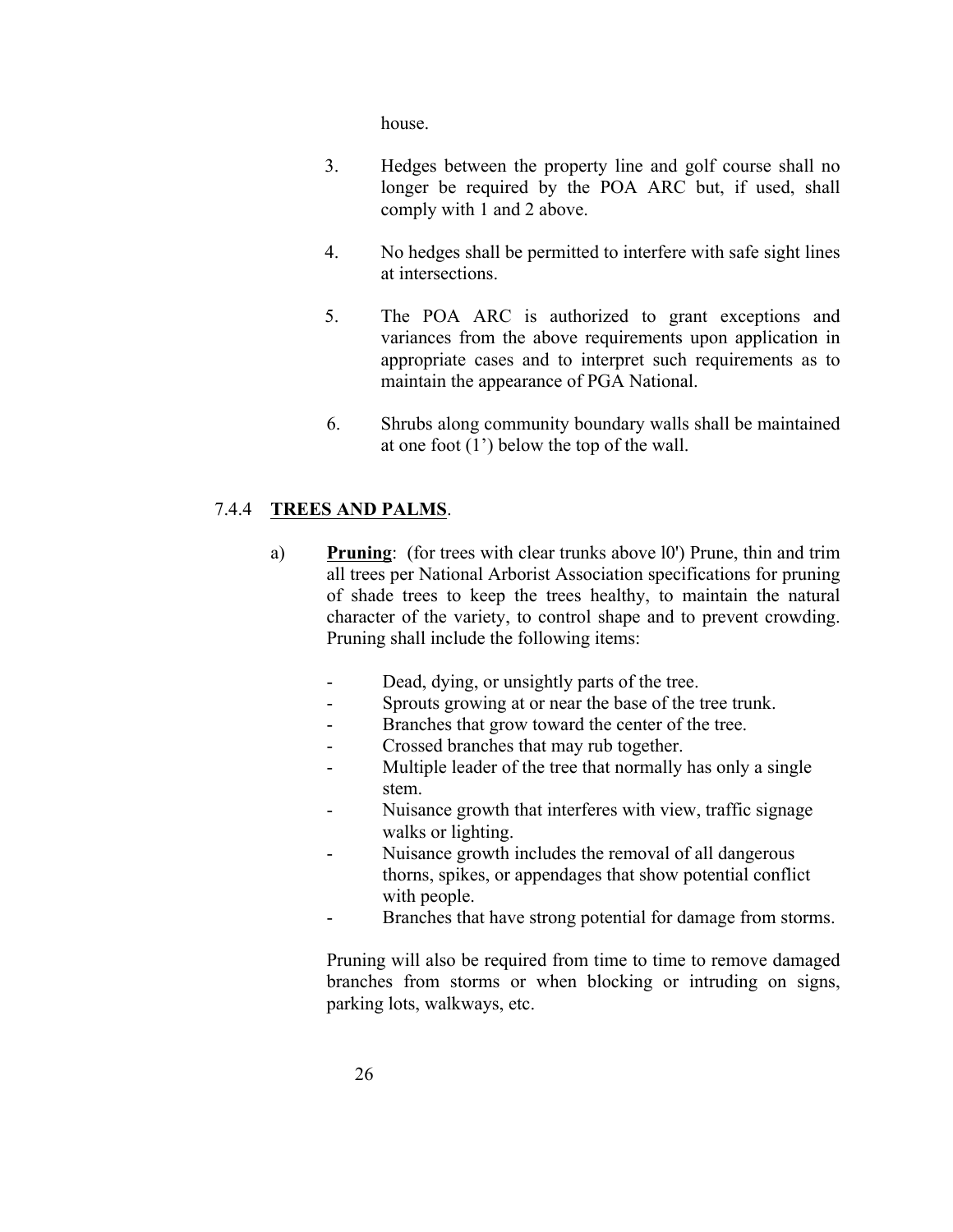Cuts should be made with sharp and proper tools. When cutting parts of branches, leave a lateral bud on the end of the stub. Flowering trees shall be pruned over an outside bud.

Make cuts sufficiently close to trunk or parent stem, so that healing can readily start under normal conditions. Limb cuts shall be clean and flush with the trunk. Treatment of cuts and wounds, with tree wound dressing, is optional except where open wound in certain trees may attract insects that carry disease or allow fungus invasion. If such treatment is made, materials non-toxic to the cambium layer must be used, and care taken to treat only the exposed wood with a thin coat of dressing. Asphalt tree paint is unacceptable.

On trees known to be diseased, tools are to be disinfected with 70 % methyl alcohol solution (denatured wood alcohol diluted appropriately with water) or bleach solution after each cut and between trees where there is known to be a danger of transmitting the disease on tools.

Branches, dead wood and cuttings shall be removed from the job site at time of pruning and disposed of in an acceptable manner.

Dead or dying palm fronds are to be removed from the palm trees, as often as necessary to maintain a neat appearance.

#### b) **Weed Control**:

**NOTE: Under no circumstances will any tree, planted in a sod**  area, be weeded with a string-type weed trimmer!!! Hand-weed **only!** Tree-ring (18" minimum radius from outside of trunk) **shall be edged with mechanical edgers only.**

All plant beds and tree pits (except pine/native areas) shall be mulched as needed.

#### 7.4.5 **FERTILIZER**.

a) **Sod**: The fertilizer shall be a commercial grade produced and recommended for use on the St. Augustine and Bahia type grasses: recommended 8-10 sulfur coated, time-release, with micro nutrients.

#### b) **Trees. Shrubs & Ground Cover**: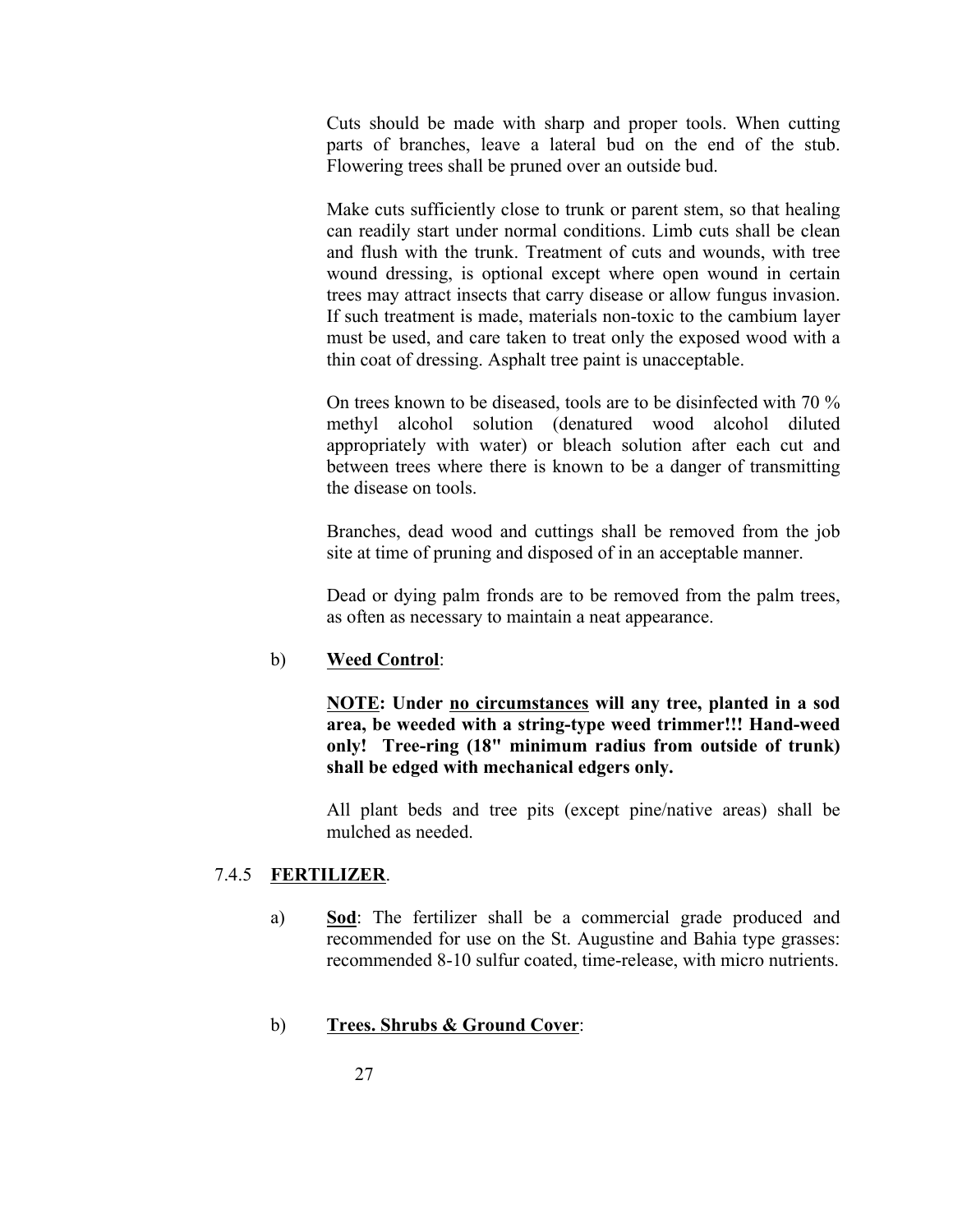Fertilizer shall be applied to all trees, shrubs and GROUND COVERS with the exception of pines, saw palmettos and other established native (existing) areas. Trees shall be fertilized as needed. All shrubs and GROUND COVERS shall be fertilized by broadcasting as needed.

c) **Palms**: All palms shall be fertilized as needed. Frequency may be adjusted as needed.

#### d) **Annuals**:

Winter annuals should be sprayed with water-based fungicide as needed. Summer annuals should be sprayed with water-based, broad spectrum insecticide as needed.

Any plants damaged by over-fertilizing or by the use of the wrong type of fertilizer shall be removed in accordance with an approved landscape plan. All fertilizer residue shall be removed from any pavement, immediately.

#### e) **Conditions For Use**:

Chemical controls shall be applied by a licensed operator using EPA approved material under the direction of a Certified Pest Control Operator. Copies of current licenses must be provided to POA prior to chemical use.

The Contractor may use a herbicide required for and recommended for the control of the types of weeds encountered. The manufacturer's written instructions and E.P.A. criteria shall be strictly adhered to for application rates, etc.

However, before any herbicide or insecticide is used on the project site, the Contractor or Owner shall notify POA of types to be used, application rates, and all particulars with reference to chemical composition and advise of any possible damage associated with the use of these products (i.e. to avoid personal contact with sprayed areas, etc.). Non-Residential Property owners must receive POA written approval prior to each application.

Residential Property Owners may not use poisonous bait on the outside of any property. Non-Residential Property owners are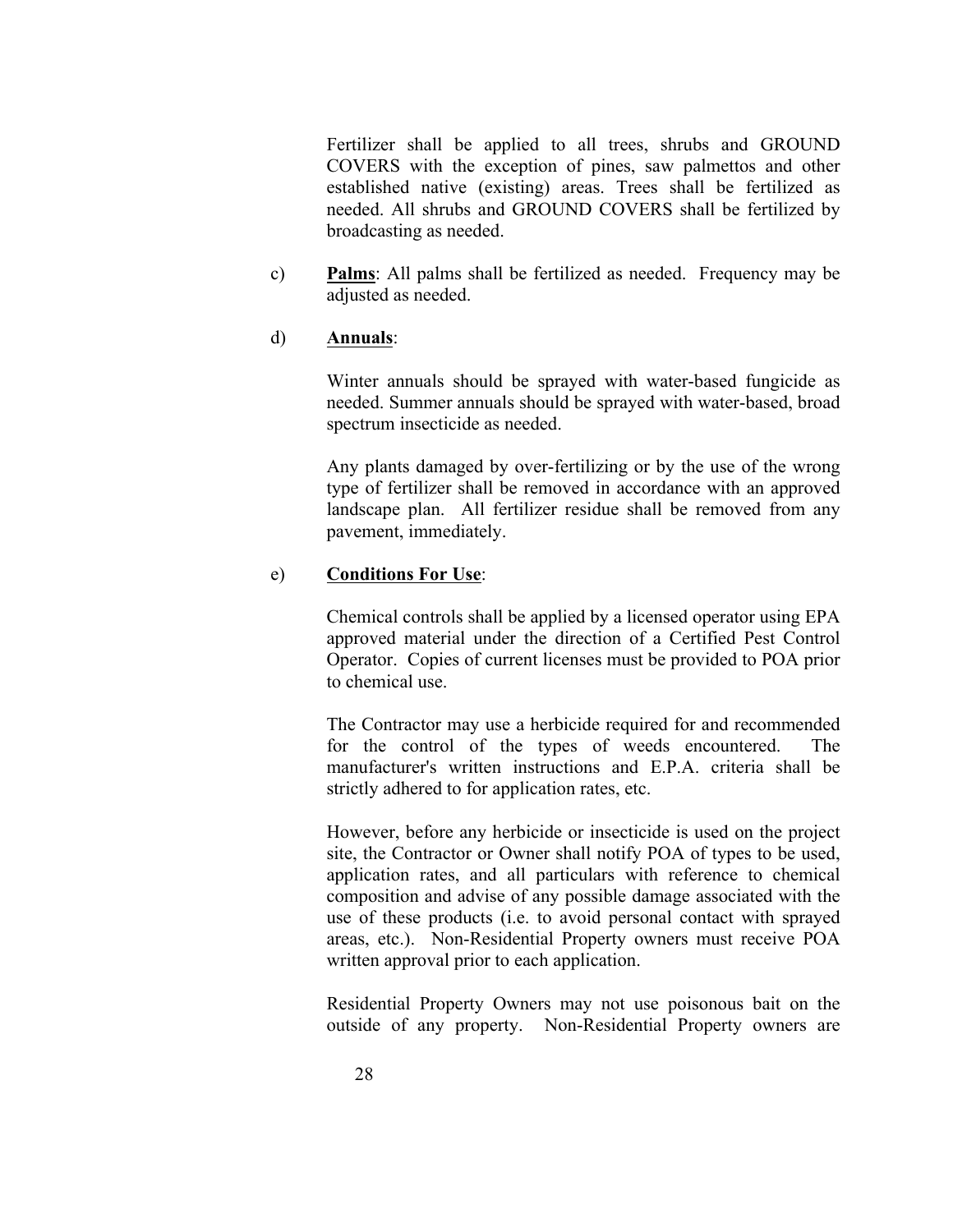granted permission to use such herbicides, insecticides, sterilants, poison and humane animal traps as may be necessary and advantageous in ground maintenance activities, relative to above stated restrictions. Herbicides, insecticides, sterilants and animal traps must be used responsibly and in conformance with Federal, State, and Local laws and regulations. The Non-Residential Property Owner assumes all liability for damage and/or injury resulting from accident or misuse of these products and/or equipment. The POA retains the right to prohibit the use of any insecticide, sterilant, poison, or animal trap that may be judged to be undesirable for any reason.

Products leaving an undesirable residue or odor (i.e. weed oil) shall not be used.

Apply insecticides as needed to protect all plant materials from damage. The program shall include control of scale insects, aphids and other sucking insects, spider mites, etc. and advance preventive spraying for twig borers and oleander worms.

No spray applications shall be allowed when the potential of adversely affecting the natural areas and water bodies exists (i.e. wind drift, runoff, etc.)

Any chemical damaged plant material shall be removed or replanted, if required, in accordance with an approved landscape plan.

- 8. **GOLFERS AND GOLF COURSE PROPERTY**. The following is only a brief statement of some of the rules applicable to use of the golf course facilities at PGA National and is not intended to be a complete statement of all golf rules.
	- 8.1 The golf courses are for members of the Club only.
	- 8.2 Owners, tenants and their guests are permitted on the golf course property solely for golf purposes through membership rights in the Club, unless and only to the extent otherwise posted. Owners and their guests shall not walk or curb their dogs on the golf cart paths or other golf course property.
	- 8.3 The golf courses are maintained strictly for golfers' use and are not to be used for looking for golf balls.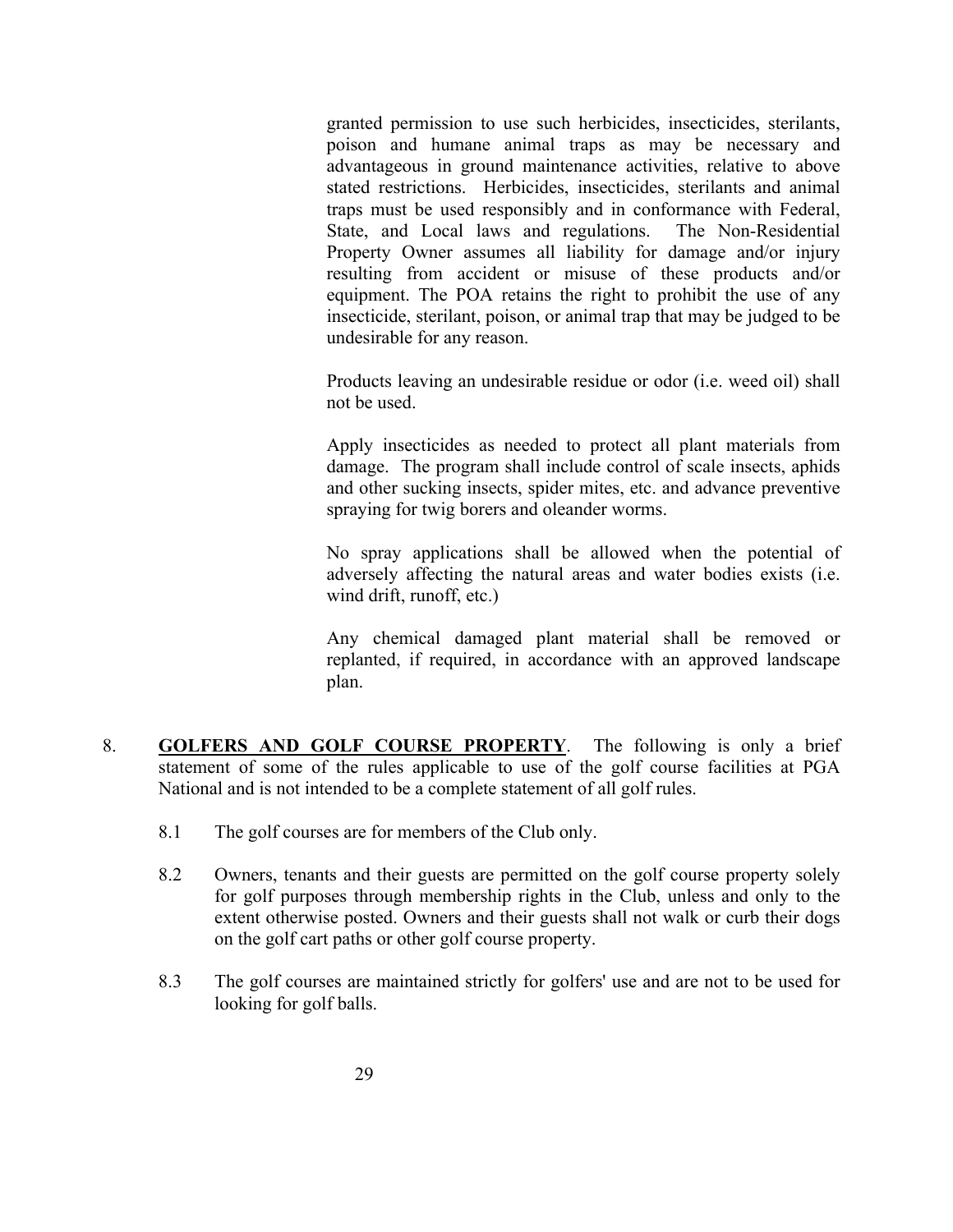- 8.4 All Club members and other players are required to register at the Club pro shop before playing, in order to insure the privacy of the Club.
- 8.5 Practicing on the golf course, including behind residences, at any time is prohibited. Using your own golf balls on the driving range after the range is closed is prohibited.
- 9. **TENNIS**. The following is only a brief statement of some of the rules applicable to Tennis and is not intended to be a complete statement of all Tennis rules:
	- 9.1 You must be a member of the PGA National Health & Racquet Club ("Tennis") Club") to use the courts.
	- 9.2 All tennis players are required to register at the Tennis Club pro shop before Playing.
	- 9.3 Bicycles, skateboards and any other device which might, in the sole judgment of the Tennis Club, be harmful to the tennis courts are not permitted on tennis courts nor on the Tennis Club porch at any time.
- 10. **PGA NATIONAL SHOPPING CENTER (L.A. FITNESS PLAZA F/K/A SHOPPES ON THE GREEN).** No interior or exterior signs, placards, advertisements, newspapers, balloons, novelties, posters, display racks, brochure holders, "For Lease" signs or other similar materials may be installed, exhibited or displayed in, on or from any part of the shopping center or the premises leased therein, including from or near windows or walls, without the prior written approval of the POA.
	- 10.1 The owner or lessees of businesses within the PGA National Shopping Center shall maintain their premises in a neat, clean and presentable condition consistent with the standards of PGA National and will not engage in any activities which detract from the overall appearance of the Shopping Center and PGA National.
	- 10.2 All deliveries to the businesses within the PGA National Shopping Center shall be made, and all service vehicles shall be parked, behind the Shopping Center. This requirement is to keep the fire lanes and main driving surfaces clear of parked vehicles and also for aesthetic purposes. In no event shall any deliveries or service vehicles be parked in the fire lane at the front of the Shopping Center.
	- 10.3 All signage affixed to windows and doors within the PGA National Shopping Center shall be approved by the POA. Lettering for identifying the business name across the storefront windows shall be no larger than 4" in height and 2" in width per letter. All lettering on doors shall be limited to the name of the professional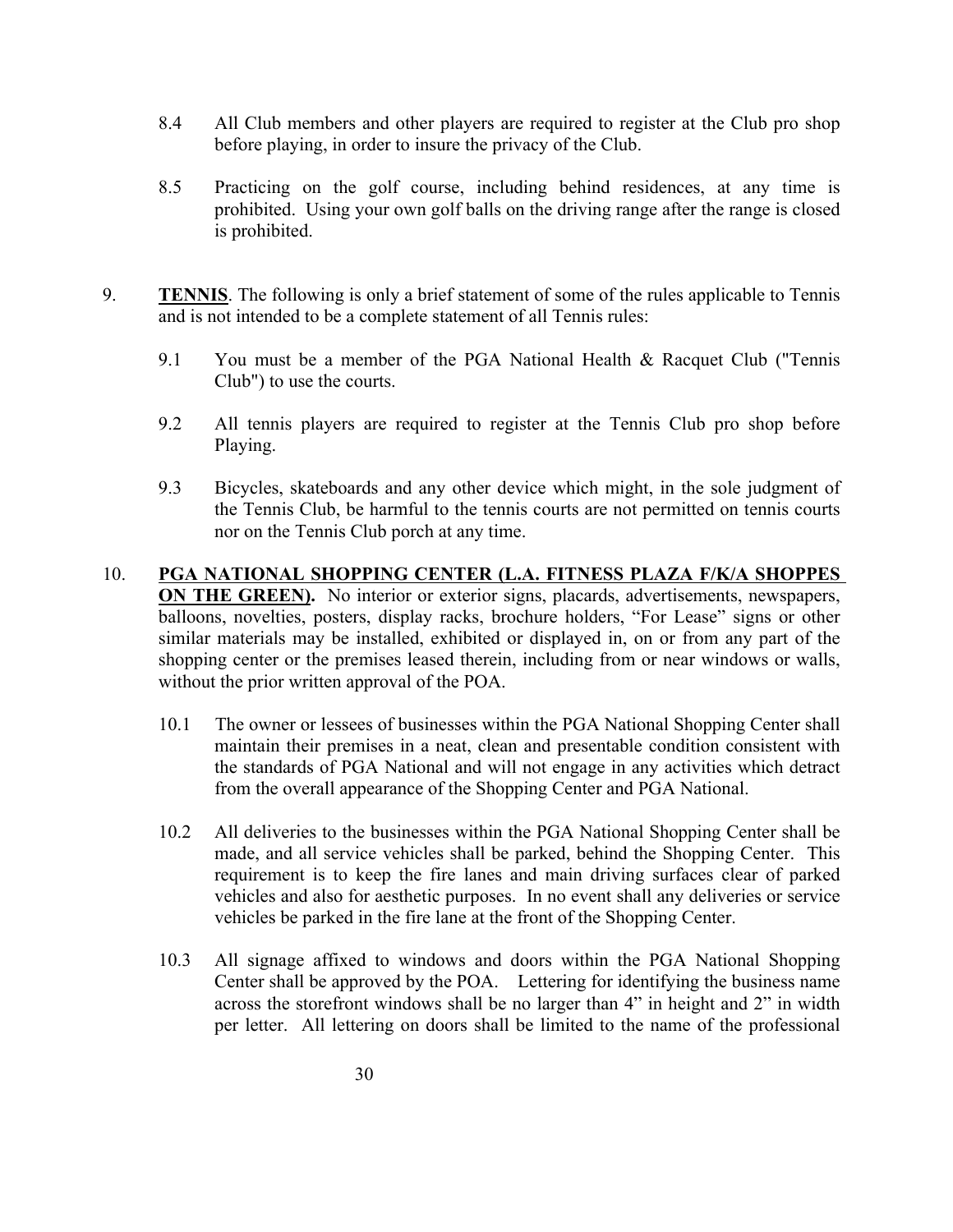business establishment, and hours of operation. All lettering on glass shall be professionally applied on the interior of the storefront.

11. **POA DUES; ANNUAL MEETING; ROSTER**. The POA dues are due and payable on July 1st of each fiscal year. Deposit of partial payments of disputed amounts by the POA shall not be deemed to be an acceptance of such payment as payment in full or other compromise of the dispute. The POA has lien rights as to assessments not timely paid. The POA Annual Meeting is held annually between November 1st and January 31st and all Owners will be notified at least thirty (30) days prior to the meeting date.

The POA will attempt to maintain a current roster of all Owners and their addresses. It is the Owner's responsibility to notify the POA Office of any change of address or Ownership.

The POA office is open Monday through Friday from 8:00 a.m. to 5:00 p.m. unless otherwise posted on the POA office door and/or PGA Community TV channel 63

12. **HOA'S AND CONDO ASSOCIATIONS: REQUIREMENTS OF CITY**. While each Owner of Residential Property within PGA National is automatically a member of the POA, subject to proper registration in connection with resales, each Owner is similarly a member of one or more HOA or Condo associations for their specific community within PGA National, which will have their own budgets, assessments, rules and regulations and duties. The rules and regulations of any of those other HOA'S or Condo associations are in addition to the Rules and Regulations of the POA, but such rules and regulations are subject to the approval of the POA.

Use of property, within PGA National is also subject to ordinances and requirements of the City of Palm Beach Gardens.

- 13. **PROHIBITION AGAINST FURTHER AMENDMENT**. These Rules and Regulations cannot be further amended to adversely impact or regulate Non-Residential Property without the consent of two-thirds of the votes held by all of the Owners of Non-Residential Property.
- 14. **"HOLIDAYS"**. The term "Holidays" as used in these rules means days declared by legislative acts as national or state holidays.
- 15. **ENFORCEMENT**. The POA shall have the full right and authority to enforce these Rules and Regulations through injunctive and/or other means and to obtain reasonable attorneys' fees and costs, at the trial and appellate levels, if it is the prevailing party in such litigation. In addition, pursuant to Article XIII of the Amended and Restated Bylaws of the POA, entitled "Enforcement", fines and/or suspensions of rights may be imposed for the violation hereof.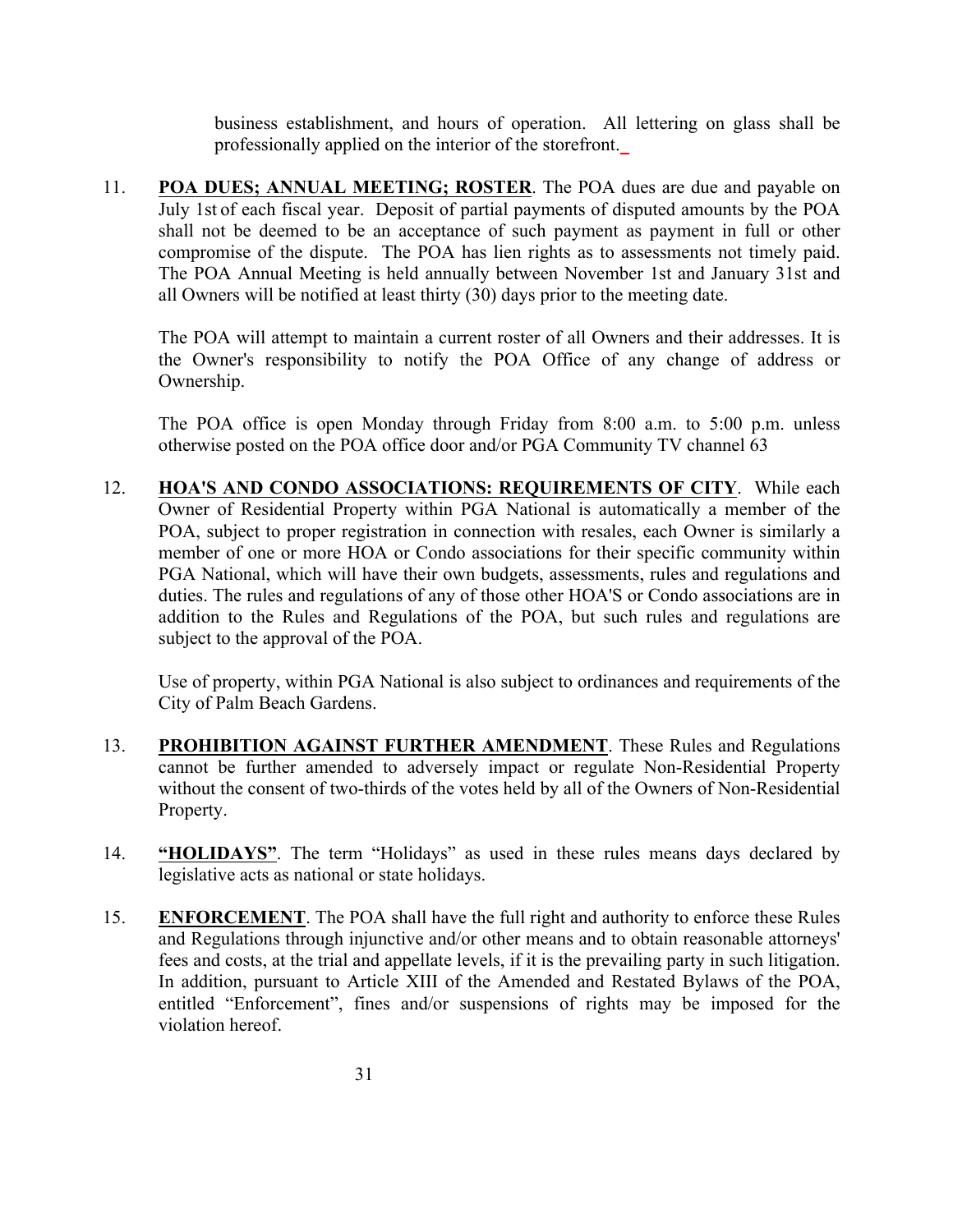16. **CONCLUSION**. By virtue of ownership, leasing or use of property or facilities at PGA National, each Owner, lessee, Club member, hotel guest or other person is bound by and agrees to comply with all of these Rules and Regulations as set forth above, which may be amended from time to time by the Board of Governors of the POA. The foregoing Rules and Regulations shall in no way amend or alter the Articles of Incorporation of the POA or its By-Laws or the Declaration, but shall only be supplemental thereto. In the event of conflict, the order of authority shall be the Declaration, Articles of Incorporation, By-Laws and then these Rules and Regulations.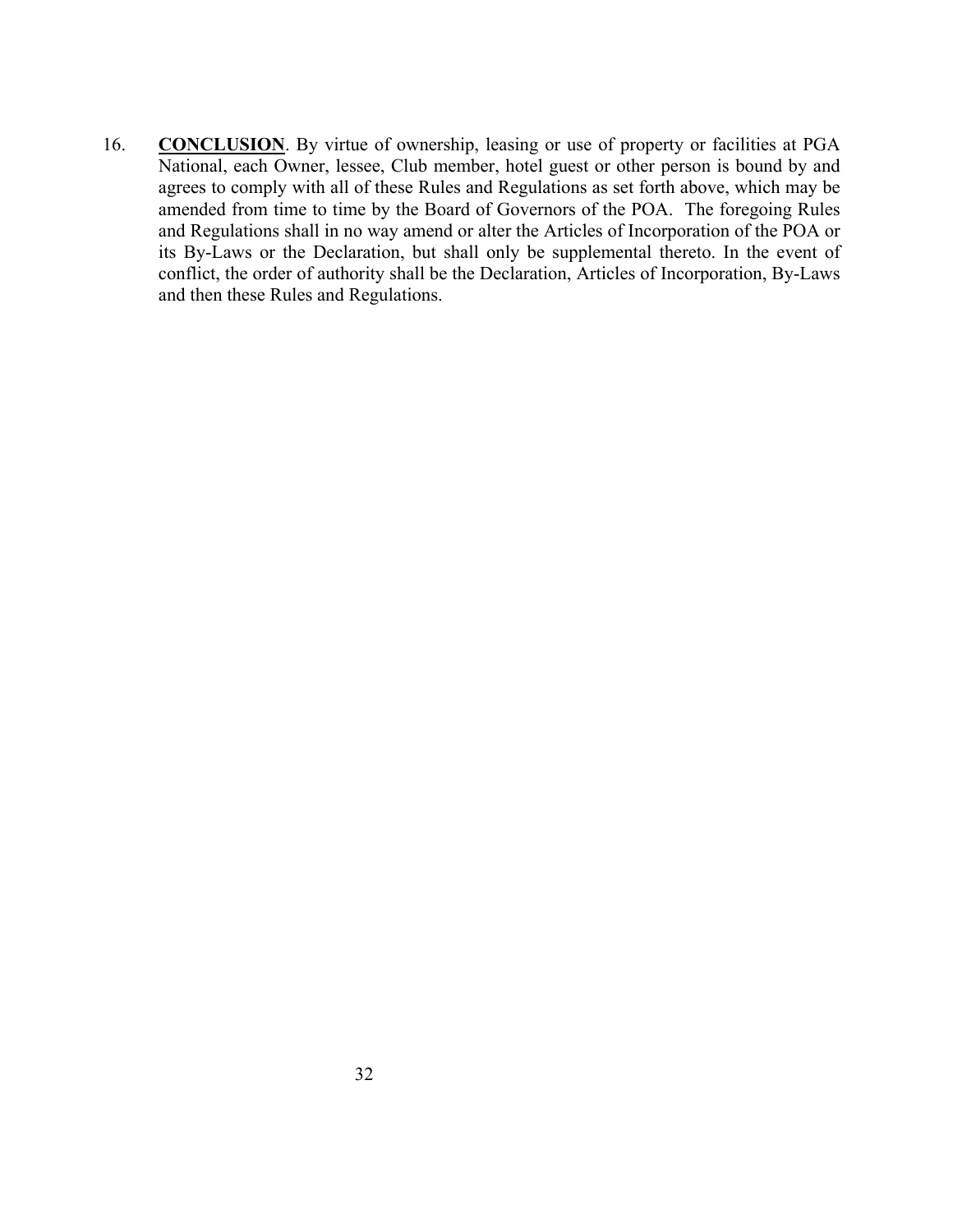## INDEX

| Alligators                                       | 14             |  |
|--------------------------------------------------|----------------|--|
| <b>Annual Meeting</b>                            | 29             |  |
| Antennas                                         | $\overline{4}$ |  |
| Architectural Review                             | $2 - 8$        |  |
| Assessments                                      | 29-30          |  |
| Auction                                          | 20             |  |
| Boats 13-14                                      |                |  |
| Cable TV                                         | $\overline{4}$ |  |
| Commerce Park                                    | 21             |  |
| <b>Construction - Completion of Improvements</b> | $7 - 8$        |  |
| <b>Construction Deposit</b>                      | $6 - 7$        |  |
| Decals (Bar codes & access control)              | $10-13$        |  |
| Deliveries                                       | 21, 28-29      |  |
| Dumpsters, Trash collection                      | $19 - 21$      |  |
| <b>Exterior Changes</b>                          | $2-8$ , 18-21  |  |
| Flags 18                                         |                |  |
| Fencing                                          | $3 - 4$        |  |
| Fishing                                          | $13 - 14$      |  |
| Garage Doors                                     | 12, 14-16      |  |
| Gate House/information Booths                    | $10 - 17$      |  |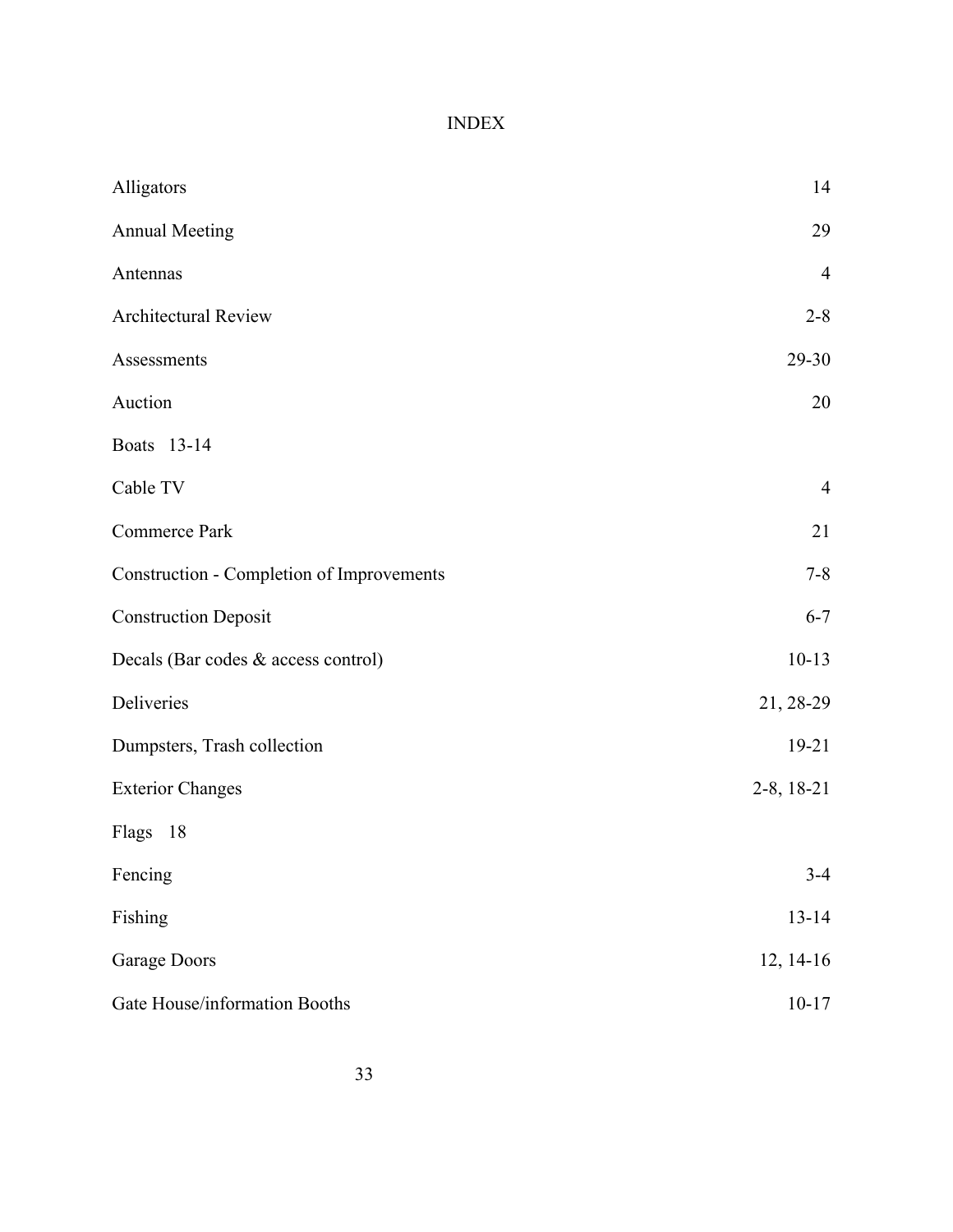| Golf carts                        | 14-15, 20        |  |
|-----------------------------------|------------------|--|
| Golf Course Property              | 12-13, 20, 27-28 |  |
| Holiday Lights                    | 20               |  |
| Hunting                           | 14               |  |
| Introduction                      | $\mathbf{1}$     |  |
| Landscape Control                 | 2-8, 19, 21-28   |  |
| Littering                         | 14               |  |
| Mailboxes                         | 3                |  |
| Maintenance                       | 2-8, 18-28       |  |
| Noise 17-18, 20-21                |                  |  |
| Parking                           | $11-12, 14-17$   |  |
| 17, 28<br>Pets                    |                  |  |
| Playground & Recreation Equipment | 18-19            |  |
| Real Estate Brokers               | 18               |  |
| Security                          | $10-13$          |  |
| Shopping Center                   | $21-29$          |  |
| Shutters                          | $2 - 3$          |  |
| Signs 5, 12, 18                   |                  |  |
| Skylights                         | $\overline{2}$   |  |
| Solar Panels                      | 5                |  |
| <b>Street Marker Buttons</b>      | 19               |  |
| Table of Contents                 | $\rm iii$        |  |